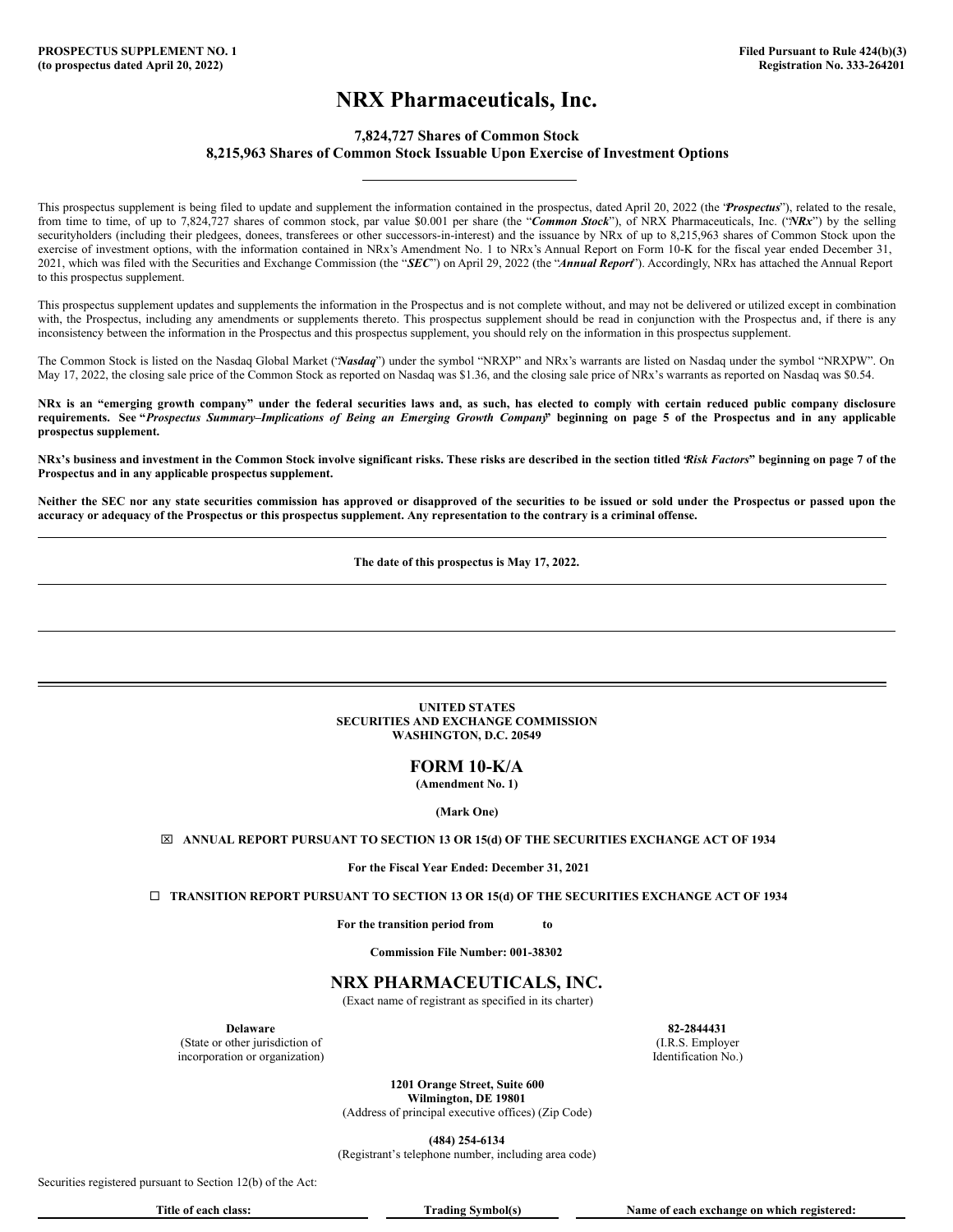| Common Stock, par value \$0.001 per share      | NRXP  | The Nasdaq Stock Market LLC |
|------------------------------------------------|-------|-----------------------------|
| Warrants to purchase one share of Common Stock | NRXPW | The Nasdaq Stock Market LLC |

Securities registered pursuant to Section 12(g) of the Act: None

Indicate by check mark if the registrant is a well-known seasoned issuer, as defined in Rule 405 of the Securities Act. Yes $\Box$  No  $\boxtimes$ 

Indicate by check mark if the registrant is not required to file reports pursuant to Section 13 or Section 15(d) of the Act. Yes $\Box$  No  $\boxtimes$ 

Indicate by check mark whether the registrant: (1) has filed all reports required to be filed by Section 13 or 15(d) of the Securities Exchange Act of 1934 during the preceding 12 months (or for such shorter period that the registrant was required to file such reports), and (2) has been subject to such filing requirements for the past 90 days.  $Yes \boxtimes No \square$ 

Indicate by check mark whether the Registrant has submitted electronically every Interactive Data File required to be submitted pursuant to Rule 405 of Regulation S-T (§ 232.405 of this chapter) during the preceding 12 months (or for such shorter period that the Registrant was required to submit such files). Yes  $\boxtimes$  No  $\Box$ 

Indicate by check mark whether the registrant is a large accelerated filer, an accelerated filer, a non-accelerated filer, a smaller reporting company, or an emerging growth company. See definitions of "large accelerated filer," "accelerated filer," "smaller reporting company", and "emerging growth company" in Rule 12b-2 of the Exchange Act.

Large accelerated filer  $\square$  Accelerated filer  $\square$ 

Non-accelerated filer  $\boxtimes$ 

Smaller reporting company  $\boxtimes$ Emerging growth company  $\boxtimes$ 

If an emerging growth company, indicate by check mark if the registrant has elected not to use the extended transition period for complying with any new or revised financial accounting standards provided pursuant to Section 13(a) of the Exchange Act.  $\boxtimes$ 

Indicate by check mark whether the registrant has filed a report on and attestation to its management's assessment of the effectiveness of its internal control over financial reporting under Section 404(b) of the Sarbanes-Oxley Act (15 U.S.C. 7262(b)) by the registered public accounting firm that prepared or issued its audit report.  $\Box$ 

Indicate by check mark whether the registrant is a shell company (as defined in Rule 12b-2 of the Exchange Act). Yes $\Box$  No  $\boxtimes$ 

The aggregate market value of common stock held by non-affiliates of the registrant based on the closing price of the registrant's common stock as reported on the Nasdaq Global Select Market on June 30, 2021, was \$187.3 million.

As of March 24, 2022, the registrant had 66,641,314 shares of common stock outstanding.

#### **EXPLANATORY NOTE**

NRx Pharmaceuticals, Inc. (the "Company") is filing this Amendment No. 1 (this "Form 10-K/A") to itsAnnual Report on Form 10-K for the fiscal year ended December 31, 2021, which was filed with the Securities and Exchange Commission (the "SEC") on March 31, 2022(the "Form 10-K"), for the sole purpose of including the information required by Part III of Form 10-K.

As required by Rule 12b-15, in connection with this Form 10-K/A, the Company's Principal Executive Officer and Principal Financial Officer are providing Rule 13a-14(a) certifications included herein. Because no financial statements have been included in this Form 10-K/A and this Form 10-K/A does not contain or amend any disclosure with respect to Items 307 and 308 of Regulation S-K, paragraphs 3, 4 and 5 of the certifications have been omitted. Because no financial statements are contained within this Form 10-K/A, the Company is not including certifications pursuant to Section 906 of the Sarbanes-Oxley Act of 2002.

Except as explicitly set forth herein, this Form 10-K/A does not purport to modify or update the disclosures in, or exhibits to original Form 10-K, or to update the original Form 10-K to reflect events occurring after the date of such filing.

#### **INDEX**

|                                                     | <b>Annual Report on Form 10-K</b>                                                                       |  |
|-----------------------------------------------------|---------------------------------------------------------------------------------------------------------|--|
| Part III.                                           |                                                                                                         |  |
|                                                     | <u>Item 10. Directors, Executive Officers, and Corporate Governance</u>                                 |  |
| Item 11. Executive Compensation                     |                                                                                                         |  |
|                                                     | Item 12. Security Ownership of Certain Beneficial Owners and Management and Related Stockholder Matters |  |
|                                                     | <u>Item 13. Certain Relationships and Related Transactions, and Director Independence</u>               |  |
| Item 14. Principal Accounting Fees and Services     |                                                                                                         |  |
| Part IV.                                            |                                                                                                         |  |
| Item 15. Exhibits and Financial Statement Schedules |                                                                                                         |  |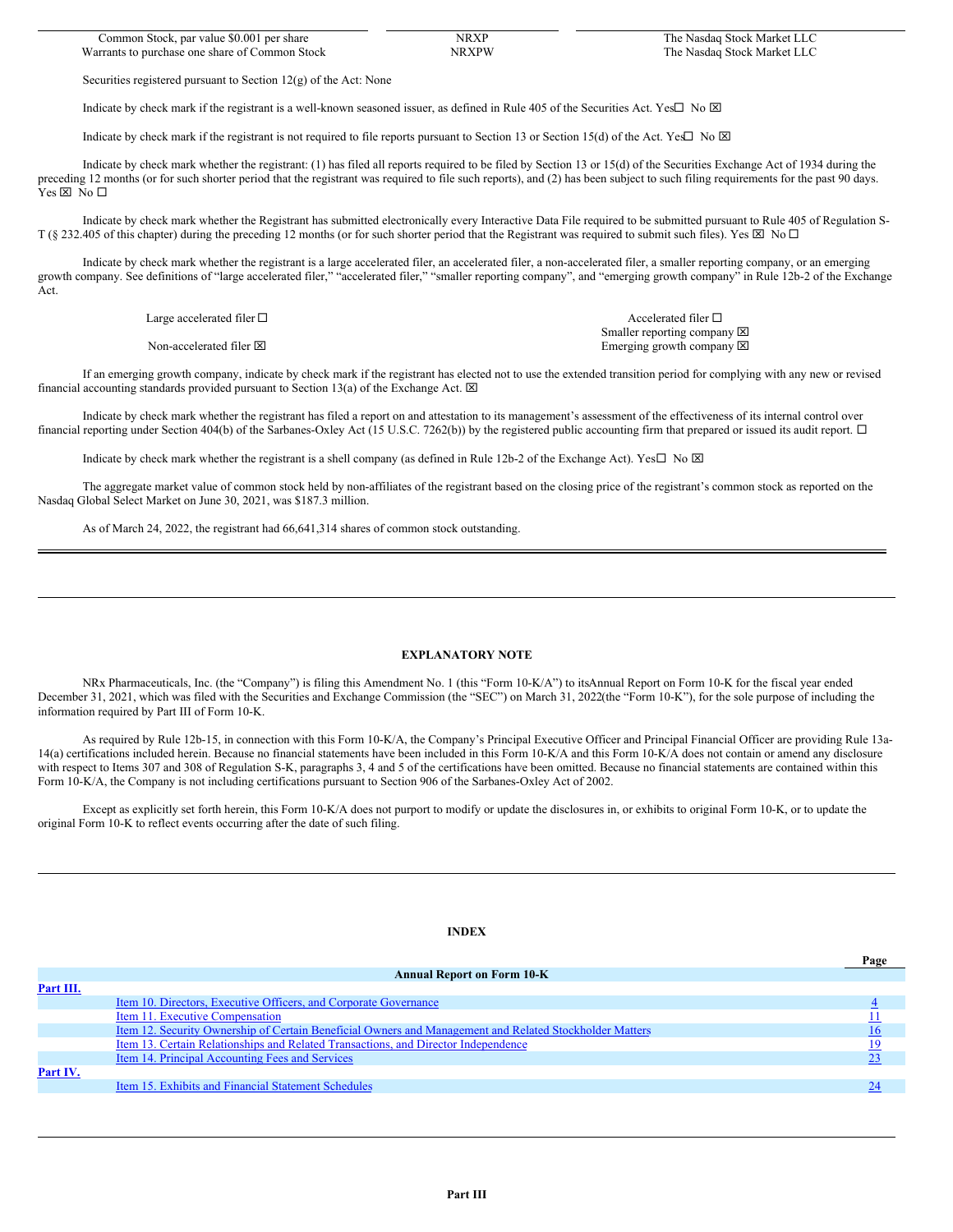#### **Item 10. Directors, Executive Officers, and Corporate Governance**

## **MANAGEMENT**

The following table sets forth, as of the date of this Form 10-K/A, certain information regarding our executive officers and directors who are responsible for overseeing the management of our business.

| Name                          | Age | Position                                                |
|-------------------------------|-----|---------------------------------------------------------|
| <b>Executive Officers:</b>    |     |                                                         |
| Robert Besthof, MIM           | 56  | Interim Chief Executive Officer                         |
| Alessandra Daigneault, Esq.   | 58  | Chief Corporate Officer, General Counsel, and Secretary |
| Randy Guggenheimer            | 61  | Chief Business Officer                                  |
| Riccardo Panicucci            | 61  | CMC and Technical Operations Advisor                    |
| Ira Strassberg                | 55  | Chief Financial Officer                                 |
| Non-Employee Directors:       |     |                                                         |
| Patrick J. Flynn              | 73  | Director                                                |
| Sherry A. Glied, Ph.D.        | 61  | Director                                                |
| Aaron Gorovitz                | 63  | Director                                                |
| Chaim Hurvitz                 | 61  | Director                                                |
| Jonathan Javitt, M.D., M.P.H. | 65  | Director                                                |
| H.R. McMaster                 | 59  | Director                                                |
| Daniel Troy                   | 62  | Director                                                |

#### **Executive Officers**

*Robert Besthof, MIM.*Mr. Besthof has served as our as Interim Chief Executive Officer since March 2022. Prior to that, Mr. Besthof served as the Chief Commercial and Patient Officer and Head of Operations since May 2021 and as the Chief Commercial Officer of NeuroRx from March 2016 to May 2021. Mr. Besthof is a seasoned professional with more than 25 years of experience in biopharma marketing and operations, including at Pfizer, Wyeth, and Eli Lilly. Mr. Besthof has held various positions at Pfizer since 2004, including his most recent role as Vice President of Global Commercial Development for Neuroscience and Pain products at Pfizer. He has a track record of leadership in positions of increasing responsibility, including: profit and loss for marketing and sales and has enabled the rapid growth of pharmaceutical pipelines and led product launches across multiple therapeutic areas. Prior to joining the pharmaceutical industry, Mr. Besthof worked for Deutsche Bank and in consulting. He holds a B.A. in Economics from Case Western Reserve University, and a Masters of International Management from The Thunderbird School of Global Management.

*Alessandra Daigneault, Esq.* Ms. Daigneault has served as our Chief Corporate Officer, General Counsel and Secretary since August 2021 and as Acting Treasurer from August 2021 until March 2022. Prior to that, Ms. Daigneault served as the General Counsel and Corporate Secretary of NeuroRx from April 2021. Prior to joining NeuroRx, Ms. Daigneault was co-founder and Chief Operating Officer of Quantum Governance LLC, where she continues to serve as a director. She also served as Vice President and Chief Legal Counsel for Teligent, Inc. and its successor companies, First Avenue Networks and FiberTower Corporation, all publicly traded telecommunications companies, from October 2000 to May 2008. Ms. Daigneault began her legal career with Milbank LLP and was a Partner at the Washington, D.C. law firm of Tucker, Flyer & Lewis (now Venable LLP). Ms. Daigneault holds a B.S., Magna Cum Laude, from Georgetown University and a J.D. from Georgetown University Law Center.

*Randy Guggenheimer*. Mr. Guggenheimer has served as our Chief Business Officer since May 2021. Prior to that, Mr. Guggenheimer was a Managing Director at Young & Partners, a boutique investment banking firm serving the life sciences and chemical industries. Prior to Young & Partners, Mr. Guggenheimer was Head of Health Care Investment Banking for the Americas at Dresdner Kleinwort Wasserstein and worked for more than 15 years at Lehman Brothers as Managing Director in the Healthcare Group, Managing Director in the Mergers and Acquisitions Group and as Co-Head of Healthcare Mergers & Acquisitions.

4

Mr. Guggenheimer received an AB degree in Economics at Harvard College and earned an MBA from Harvard Business School.

*Riccardo Panicucci*. Mr. Panicucci has served as our CMC and Technical Operations Advisor since January 2021. Rick is currently the SVP of CMC at BridgeBio Pharma. Prior to joining BridgeBio, Mr. Panicucci served as VP of Pharmaceutical Development Services at WuXi STA, where he provided scientific leadership in formulation development and GMP manufacturing. From 2004 to 2015, Mr. Panicucci served as Global Head of Chemical and Pharmaceutical Profiling (CPP) at Novartis. Mr. Panicucci has also led R&D groups at Vertex Pharmaceuticals, Symbollon Pharmaceuticals, Biogen, and Bausch & Lomb. Mr. Panicucci earned a Ph.D. in Chemistry from the University of Toronto and did a Post-Doctoral Fellowship at the University of California, Santa Barbara.

*Ira Strassberg.* Mr. Strassberg has served as our Chief Financial Officer and Treasurer since March 2022. Mr. Strassberg has over 30 years of finance and accounting experience. Prior to joining the Company, Mr. Strassberg served as Deputy Chief Financial Officer of Cantor Fitzgerald, L.P., and Chief Financial Officer of Cantor Commercial Real Estate Company, Berkeley Point Capital, Fannie Mae's multifamily division and Walker & Dunlop. Mr. Strassberg also served on the Board of Directors and Audit Committee of Continental Building Products from May 2017 until its acquisition by St-Gobain in February 2020. Mr. Strassberg started his career at KPMG where he spent 5 years in the audit practice and 9 years in the consulting practice. He holds a B.S. in Accounting from Georgetown University, is a Certified Public Accountant, a Certified Management Accountant, and a Chartered Global Management Accountant.

## **Non-Employee Directors**

*Patrick J. Flynn.* Mr. Flynn has served as a member of our Board since May 2021. Mr. Flynn served as a member of the NeuroRx board of directors from 2017. Mr. Flynn is an entrepreneur with more than 35 years of senior executive experience. He has provided leadership to numerous successful organizations including start-ups and growthstage companies and has served in a variety of roles, including Executive Chairman, board member, CEO, COO, CFO and advisor. Mr. Flynn currently serves as the COO of Good Measures where he is responsible for the day-to-day operations of the company's innovative approach to healthcare and nutrition services. Prior to joining Good Measures, Mr. Flynn was the co-founder of Predilytics, Inc. and served as Executive Chairman. Before joining Predilytics, Mr. Flynn contributed his expertise as COO and then as CEO to Health Dialog, where he helped build the business from an early-stage healthcare services organization to one of the world's leading providers of healthcare analytics, healthcare services and decision support. Prior to this role, Flynn was a co-founder of Symmetrix, a management consulting firm specializing in healthcare and financial services. Mr. Flynn began his career with Bank of America where he held several positions over the course of 15 years, including Vice President of World Banking and Vice President of Risk Management. Mr. Flynn earned his B.S. in Finance from the Wharton School at the University of Pennsylvania. We believe Mr. Flynn is qualified to serve on our board of directors due to his extensive finance and corporate management experience in the healthcare industry.

*Sherry A. Glied, Ph.D.* Dr. Glied has served as a member of our Board since May 2021. Dr. Glied served as a member of NeuroRx's board of directors from December 2015. Dr. Glied has served as the Dean of New York University's Robert F. Wagner Graduate School of Public Service since August 2013. From 1989 to August 2013, Dr. Glied was the Professor of Health Policy and Management at Columbia University's Mailman School of Public Health, where she served as the Chair of the Department of Health Policy and Management from 1998 to 2009. In June 2010, Dr. Glied was confirmed by the U.S. Senate as Assistant Secretary for Planning and Evaluation at the Department of Health and Human Services, serving in that capacity from July 2010 through August 2012. She has previously also served as Assistant Secretary of Health under President Obama and as a member of the President's Council of Economic Advisors under President Bush. She is one of the world's leading experts on mental health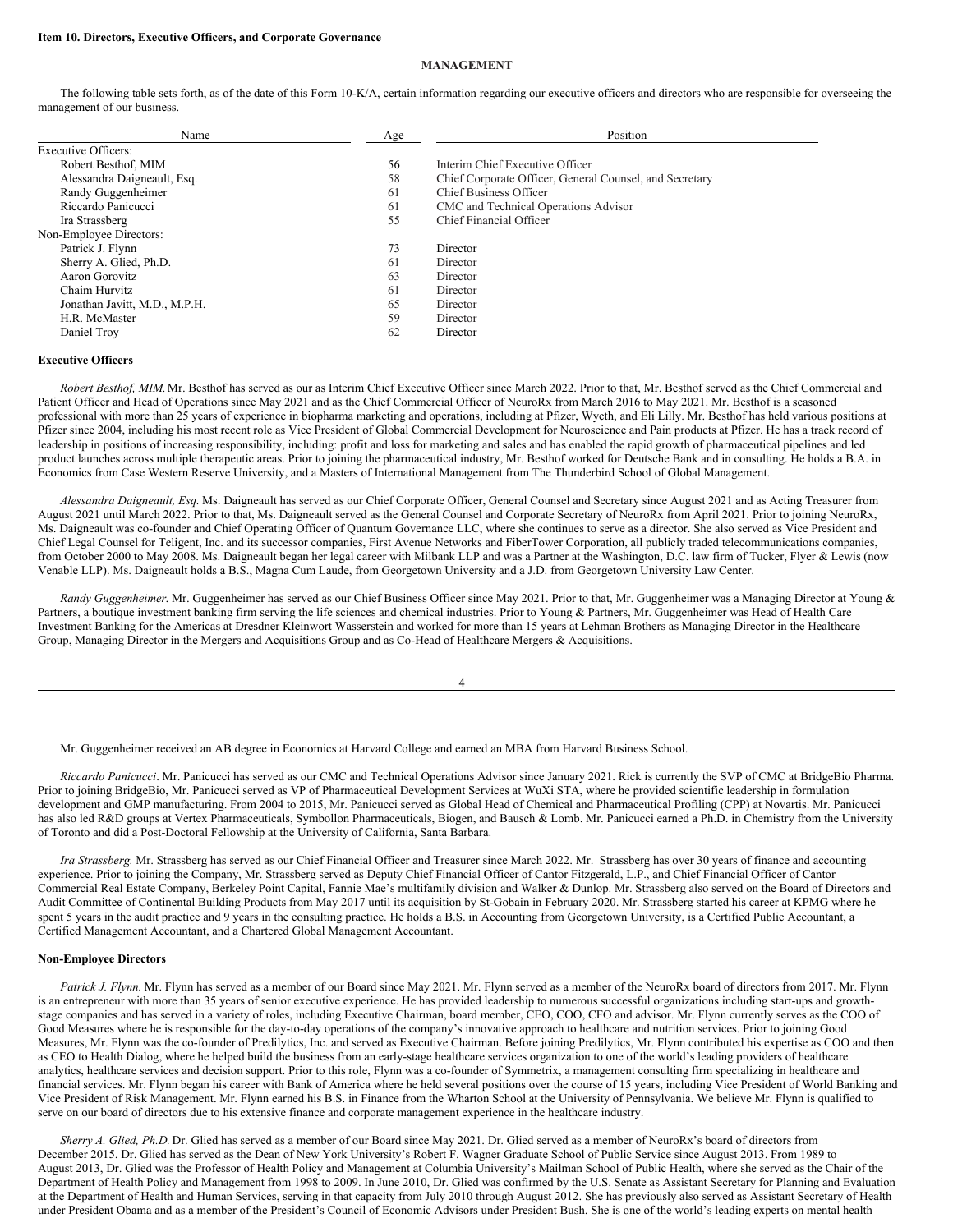policy. She has been elected to the Institute of Medicine of the National Academy of Sciences, the National Academy of Social Insurance, and the Board of Academy Health, and has been a member of the Congressional Budget Office's Panel of Health Advisers and a research associate of the National Bureau of Economic Research. She is co-editor, with Peter C. Smith, of The Oxford Handbook of Health Economics, which was published by the Oxford University Press in 2011. Dr. Glied holds a B.A. in Economics from Yale University, a Master's degree in Economics from the University of Toronto and a Ph.D. in Economics from Harvard University. We believe Dr. Glied is qualified to serve on our board due to her vast experience in public health, and in particular in mental health policy.

*Aaron Gorovitz.* Mr. Gorovitz has served as a member of our Board since May 2021. Mr. Gorovitz served as a member of the NeuroRx board of directors from 2016. He is a partner of the AHG Group. In addition to his 25 years of legal experience in complex commercial transactions, he has considerable involvement in early-stage biotechnology and health information technology companies. Mr. Gorovitz holds a B.A. from Muhlenberg College and a J.D. from George Washington University Law School. We believe Mr. Gorovitz is qualified to serve on our board of directors due to his extensive experience in transactional law and corporate governance.

*Chaim Hurvitz.* Mr. Hurvitz has served as a member of our Board since May 2021. He served as a member of the NeuroRx board of directors from May 2015. Mr. Hurvitz has served as the Chief Executive Officer of CH Health, a private venture capital firm, since May 2011. Mr. Hurvitz previously served as a member of the board of directors of Teva Pharmaceuticals Industries Ltd. from October 2010 to July 2014. Previously, he was a member of the senior management of Teva Pharmaceuticals Industries Ltd., serving as the President of Teva International Group from 2002 until 2010, as President and Chief Executive Officer of Teva Pharmaceuticals Europe from 1992 to 1999 and as Vice President — Israeli Pharmaceutical Sales from 1999 until 2002. Mr. Hurvitz is a founding investor and a director of Galmed Pharmaceuticals Ltd. Mr. Hurvitz presently serves as a member of the management of the Manufacturers Association of Israel and head of its pharmaceutical branch. Mr. Hurvitz holds a B.A. from Tel Aviv University. We believe Mr. Hurvitz is qualified to serve on our board of directors due to his extensive experience in the pharmaceutical industry.

*Jonathan Javitt, M.D., M.P.H.* Dr. Javitt served as our Chief Executive Officer and Chairman of our Board from May 2021until March 2022. He served as Chairman of the Board and the Chief Executive Officer of NeuroRx from its founding in 2015. Prior to starting NeuroRx, he participated in leading drug and medical device development and commercialization projects for Allergan, Alcon, Eyetech, Merck, Novartis, Pfizer, and Pharmacia. He has played leadership roles in seven successful healthcare IT and biopharma start-up companies. He was appointed to healthcare leadership roles under President Ronald Reagan, George H.W. Bush, Clinton and George W. Bush. During the Reagan and Bush '41 administrations, he was designated as an Expert Consultant to the Department of Health and Human Services. President Clinton designated him as a Special Government Employee of the White House Executive Office of the President to serve on the 1993 Health Reform Task Force. Under President George W. Bush, he was commissioned to lead the Healthcare Committee of the President's Information Technology Advisory Committee and to serve as a Special Employee of the Undersecretary of Defense. Dr. Javitt has published more than 200 scientific works in the areas of health outcomes and pharmacoeconomics that have been cited more than 25,000 times. Dr. Javitt holds an A.B. with Honors from Princeton University, an M.D. from Cornell University and a Masters of Public Health from the Harvard Chan School of Public Health. In 2015, he was designated an Alumnus of Merit, the highest honor bestowed by Harvard University to graduates of the School of Public Health. He continues to serve as an adjunct Professor of Ophthalmology at Johns Hopkins School of Medicine and as a Senior Fellow of the Potomac Institute for Policy Studies. We believe Dr. Javitt is qualified to serve on our board of directors due to his extensive experience leading NeuroRx and in the pharmaceutical industry.

*Herbert "H.R." McMaster.* Mr. McMaster has served as a member of our Board since May 2021. Mr. McMaster is a former Assistant to the President for National Security Affairs. Since July 2018, Mr. McMaster has been a Senior Fellow at the Hoover Institution. He served as a commissioned officer in the United States Army for 34 years before retiring as a Lieutenant General in June 2018. He is currently a Lecturer in Management at Stanford University Graduate School of Business and a non-executive director of Zoom Video Communications, Inc. From 2014 to 2017, Mr. McMaster designed the future army as the director of the Army Capabilities Integration Center and the deputy commanding general of the US Army Training and Doctrine Command (TRADOC). Mr. McMaster holds a Ph.D. in Military History from the University of North Carolina at Chapel Hill and a B.S. from the United States Military Academy at West Point. We believe Mr. McMaster is qualified to serve on our board of directors due to his extensive leadership and government experience.

*Daniel Troy.* Mr. Troy has served as a member of our Board since May 2021. Mr. Troy served as a member of the NeuroRx board of directors from 2018. Mr. Troy is Executive Vice President, Chief Legal Officer and General Counsel of Valo Health. He served as General Counsel of GlaxoSmithKline from 2008 until 2018. Previously, he was partner in the FDA practice at Sidley Austin. In 2001, he was appointed by President Bush to serve as Chief Counsel for the FDA, where he was a primary liaison to the White House and the U.S. Department of Health and Human Services. From 2006 to 2007, Mr. Troy chaired the American Bar Association's Section of Administrative Law and was an adjunct scholar at the American Enterprise Institute in Washington, DC. Prior to entering federal service, he practiced constitutional, administrative, and appellate law at Wiley Rein and Fielding, served in the Office of Legal Counsel at the U.S. Department of Justice, and clerked for D.C. Circuit Judge Robert H. Bork. Mr. Troy has a B.S. from Cornell University and a J.D. from Columbia Law School, where he was a Kent and Stone Scholar. We believe Mr. Troy is qualified to serve on our board of directors due to his extensive experience with the FDA and in the pharmaceutical industry.

## **Board Composition and Election of Directors**

## *Director Independence*

Previously, Jonathan Javitt and Daniel Javitt controlled the votes of the majority of our common stock. As a result, we were a "controlled company" for purposes of the Nasdaq corporate governance rules and were exempt from certain governance requirements otherwise required by Nasdaq, including requirements that we have a nominating and corporate governance committee that is composed entirely of independent directors with a written charter addressing the committee's purpose and responsibilities.

We are no longer a "controlled company" under the corporate governance rules of Nasdaq. Under the Nasdaq listing requirements, a company that ceases to be a "controlled company" must comply with the independent board committee requirements as they relate to the nominating and corporate governance and compensation committees no later than the following phase-in schedule: (i) one independent committee member at the time it ceases to be a controlled company, (ii) a majority of independent committee members within 90 days of the date it ceases to be a controlled company and (iii) all independent committee members within one year of the date it ceases to be a controlled company. Additionally, the Nasdaq listing requirements provide a 12-month phase-in period from the date a company ceases to be a "controlled company" to comply with the majority independent board requirement.

At this time, the majority of our directors are independent, as are a majority of the members of each of our committees while the nominating and corporate governance committee is not made up solely of independent directors. Until we are fully subject to these requirements, however, our stockholders will not have the same protections afforded to stockholders of companies that are subject to all of the corporate governance requirements of Nasdaq.

Our Board has determined that Sherry A. Glied, Patrick J. Flynn, Daniel Troy, Aaron Gorovitz, H.R. McMaster and Chaim Hurvitz are "independent directors" as defined in the Nasdaq listing standards and applicable SEC rules.

<sup>6</sup>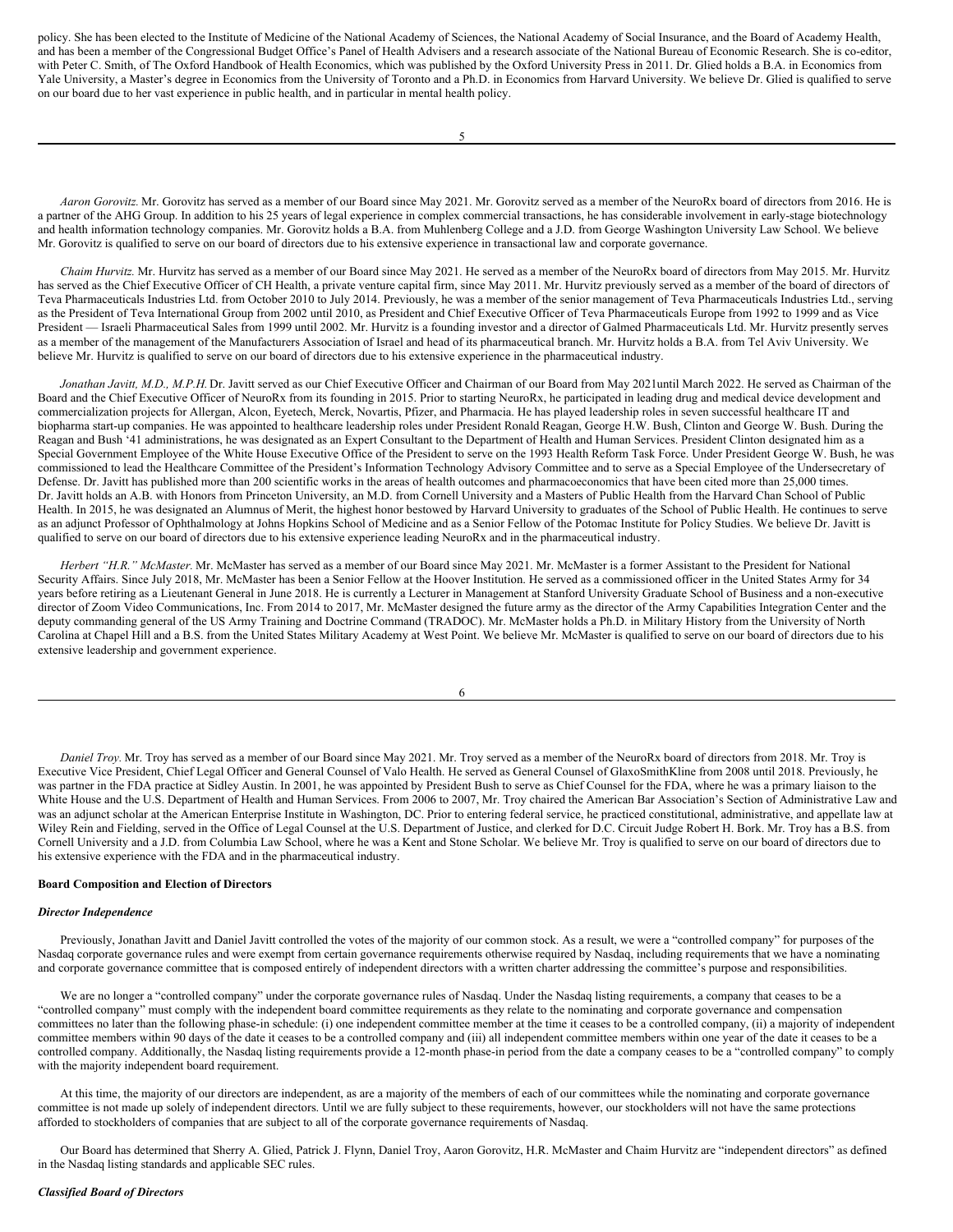In accordance with our Charter, our Board is divided into three classes with staggered, three year terms. At each annual meeting of stockholders, the successors to directors whose terms then expire are elected to serve from the time of election and qualification until the third annual meeting following election. Our directors are divided among the three classes as follows:

- the Class I directors are Chaim Hurvitz and Daniel Troy, and their terms will expire at our 2022 annual meeting of stockholders;
- the Class II directors are Sherry Glied and Aaron Gorovitz, and their terms will expire at our 2023 annual meeting of stockholders; and
- the Class III directors are Patrick Flynn, Jonathan Javitt and H.R. McMaster, and their terms will expire at the 2024 annual meeting of stockholders. On February 7, 2022, H.R. McMaster informed the Board that he would be retiring from the Board with effect from the next Annual Meeting of Shareholders (the "Annual Meeting"). Gen. McMaster's term would otherwise have expired at the Annual Meeting in 2024. He served as an advisory board member for the Company for three years and then as a director. Gen. McMaster conveyed that his decision was not the result of any disagreement with the Company. Gen. McMaster will continue to serve as a director until the date of the Annual Meeting.

7

Our Charter provides that the authorized number of directors may be changed only by resolution of the Board. Any additional directorships resulting from an increase in the number of directors will be distributed among the three classes so that, as nearly as possible, each class will consist of one-third of the directors. The division of our Board into three classes with staggered three-year terms may delay or prevent a change of our management or a change in control of our company. Subject to the special rights of the holders of one or more outstanding series of preferred stock to elect directors, our directors may be removed only for cause by the affirmative vote of the holders of at least 75% of our outstanding voting stock entitled to vote in the election of directors.

#### **Board Committees**

Our Board directs the management of our business and affairs, as provided by Delaware law, and conducts its business through meetings of the Board and standing committees. We have a standing audit committee, nominating and corporate governance committee and compensation committee. In addition, from time to time, special committees may be established under the direction of the Board when necessary to address specific issues.

#### *Audit Committee*

Our audit committee is responsible for, among other things:

- appointing, compensating, retaining, evaluating, terminating and overseeing our independent registered public accounting firm;
- discussing with our independent registered public accounting firm their independence from management;
- reviewing, with our independent registered public accounting firm, the scope and results of their audit;
- approving all audit and permissible non-audit services to be performed by our independent registered public accounting firm;
- overseeing the financial reporting process and discussing with management and our independent registered public accounting firm the quarterly and annual financial statements that we file with the SEC;
- overseeing our financial and accounting controls and compliance with legal and regulatory requirements;
- reviewing our policies on risk assessment and risk management;
- reviewing related person transactions; and

• establishing procedures for the confidential anonymous submission of concerns regarding questionable accounting, internal controls or auditing matters.

Our audit committee consists of Messrs. Flynn, Gorovitz and Hurvitz, with Mr. Flynn serving as chair. Rule 10A-3 of the Exchange Act and the Nasdaq rules require that our audit committee be composed entirely of independent members. Our Board has affirmatively determined that Messrs. Flynn, Gorovitz and Hurvitz each meet the definition of "independent director" for purposes of serving on the audit committee under Rule 10A-3 of the Exchange Act and the Nasdaq rules. Each member of our audit committee also meets the financial literacy requirements of Nasdaq listing standards. In addition, our Board has determined that Messrs. Flynn, Gorovitz and Hurvitz each qualify as an "audit committee financial expert," as such term is defined in Item 407(d)(5) of Regulation S-K. Our Board has adopted a written charter for the audit committee.

8

#### *Compensation Committee*

Our compensation committee is responsible for, among other things:

- reviewing and approving the corporate goals and objectives, evaluating the performance of and reviewing and approving, (either alone or, if directed by our Board, in conjunction with a majority of the independent members of the Board) the compensation of our Chief Executive Officer;
- overseeing an evaluation of the performance of and reviewing and setting or making recommendations to our Board regarding the compensation of our other executive officers;
- reviewing and approving or making recommendations to our Board regarding our incentive compensation and equity-based plans, policies and programs;
- reviewing and approving all employment agreement and severance arrangements for our executive officers;
- making recommendations to our Board regarding the compensation of our directors; and
- retaining and overseeing any compensation consultants.

Our compensation committee consists of Messrs. Flynn, Gorovitz and Troy, with Mr. Flynn serving as chair. Our Board has affirmatively determined that Messrs. Flynn,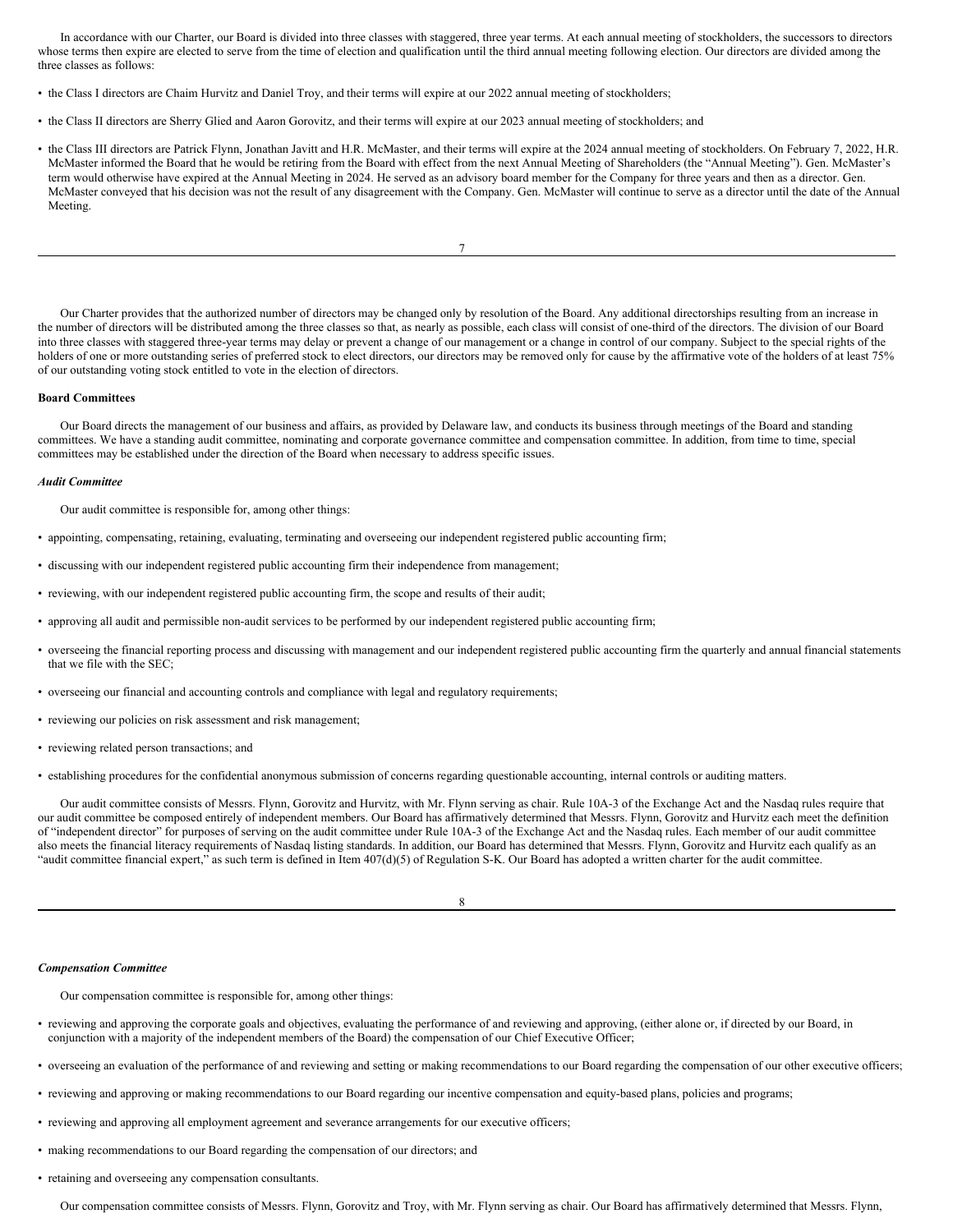Gorovitz and Troy each meet the definition of "independent director" for purposes of serving on the compensation committee under the Nasdaq rules, including the heightened independence standards for members of a compensation committee, and are "non-employee directors" as defined in Rule 16b-3 of the Exchange Act. Our Board has adopted a written charter for the compensation committee.

#### *Nominating and Corporate Governance Committee*

Our nominating and corporate governance committee is responsible for, among other things:

- identifying individuals qualified to become members of our Board, consistent with criteria approved by our Board;
- overseeing succession planning for our Chief Executive Officer and other executive officers;
- periodically reviewing our Board's leadership structure and recommending any proposed changes to our Board;
- overseeing an annual evaluation of the effectiveness of our Board and its committees; and
- developing and recommending to our Board a set of corporate governance guidelines.

Our nominating and corporate governance committee consists of Mr. Troy, Dr. Glied and Dr. Javitt, with Mr. Troy serving as chair. Our Board has affirmatively determined that Mr. Troy and Dr. Glied each meet the definition of "independent director" under the Nasdaq rules. While the Company was a "controlled company" within the meaning of the corporate governance standards of Nasdaq, we were permitted to, and elected not to, comply with the requirement that NRx have a nominating and corporate governance committee that is composed entirely of independent directors. Now that the Company is no longer a controlled company, we will continue to rely on this exemption during the applicable phase-in period. Our Board has adopted a written charter for the nominating and corporate governance committee.

| ٧                      |  |
|------------------------|--|
|                        |  |
| I<br>I<br>ł<br>۰.<br>v |  |

### **Risk Oversight**

Our Board is responsible for overseeing our risk management process. Our Board focuses on our general risk management strategy, the most significant risks facing us, and oversees the implementation of risk mitigation strategies by management. Our audit committee is also responsible for discussing our policies with respect to risk assessment and risk management. Our Board believes its administration of its risk oversight function has not negatively affected our Board's leadership structure.

## **Compensation Committee Interlocks and Insider Participation**

None of our executive officers serves as a member of the Board or compensation committee (or other committee performing equivalent functions) of any entity that has one or more executive officers serving on our Board or compensation committee.

#### **Code of Business Conduct and Ethics**

We adopted a written code of business conduct and ethics that applies to our directors, officers and employees, including our principal executive officer, principal financial officer, principal accounting officer or controller, or persons performing similar functions. A copy of the code is posted on our corporate website at *www.nrxpharma.com*. In addition, we intend to post on our website all disclosures that are required by law or the Nasdaq listing standards concerning any amendments to, or waivers from, any provision of the code. The information contained in, or accessible through, our website does not constitute a part of this Form 10-K/A. We have included our website address in this Form 10-K/A solely as an inactive textual reference.

10

## **Item 11. Executive Compensation**

## **EXECUTIVE AND DIRECTOR COMPENSATION**

## **Executive Officer and Director Compensation**

## *Overview*

Our "Named Executive Officers" for the years ended December 31, 2021 and December 31, 2020 include Jonathan Javitt, our former Chief Executive Officer, Robert Besthof, our Chief Commercial and Patient Officer and Head of Operations and, since March 8, 2022, our Interim Chief Executive Officer, Alessandra Daigneault, our Chief Corporate Officer, General Counsel and Secretary since August 2021 and Randy Guggenheimer, our Chief Business Officer since May 2021.

## *Summary Compensation Table*

The following table presents information regarding the total compensation of our Named Executive Officers for the years ended December 31, 2021 and December 31, 2020.

| Name and<br><b>Principal Position</b>                                                                             | Year | Salary (\$) | <b>Bonus</b> (\$) | Option<br>Awards<br>$(S)^{(1)}$ | <b>Non-Equity</b><br><b>Incentive Plan</b><br>Compensation<br>(S) | <b>All Other</b><br>Compensation<br>(S) | Total (\$) |
|-------------------------------------------------------------------------------------------------------------------|------|-------------|-------------------|---------------------------------|-------------------------------------------------------------------|-----------------------------------------|------------|
| Jonathan Javitt <sup>(2)</sup>                                                                                    | 2021 | 275,000     | $\theta$          | $\theta$                        | $\bf{0}$                                                          | 102.287                                 | 377,287    |
| Director and Former Chief Executive Officer                                                                       | 2020 | 275,000     | 325,000           | $\mathbf{0}$                    | $\mathbf{0}$                                                      | 14.586                                  | 614,586    |
| Robert Besthof <sup>(3)</sup><br>Chief Commercial and Patient Officer and<br>Head of Operations and Interim Chief | 2021 | 264,000     | $\Omega$          | $\theta$                        | $\theta$                                                          | 0                                       | 264,000    |
| <i>Executive Officer</i>                                                                                          | 2020 | 252,000     | $\mathbf{0}$      | 744,114                         | $\theta$                                                          | $\theta$                                | 996.114    |
| Alessandra Daigneault <sup>(4)</sup>                                                                              | 2021 | 228,000     | 290,000           | 1,754,611                       | $\mathbf{0}$                                                      | 2,961                                   | 2,275,572  |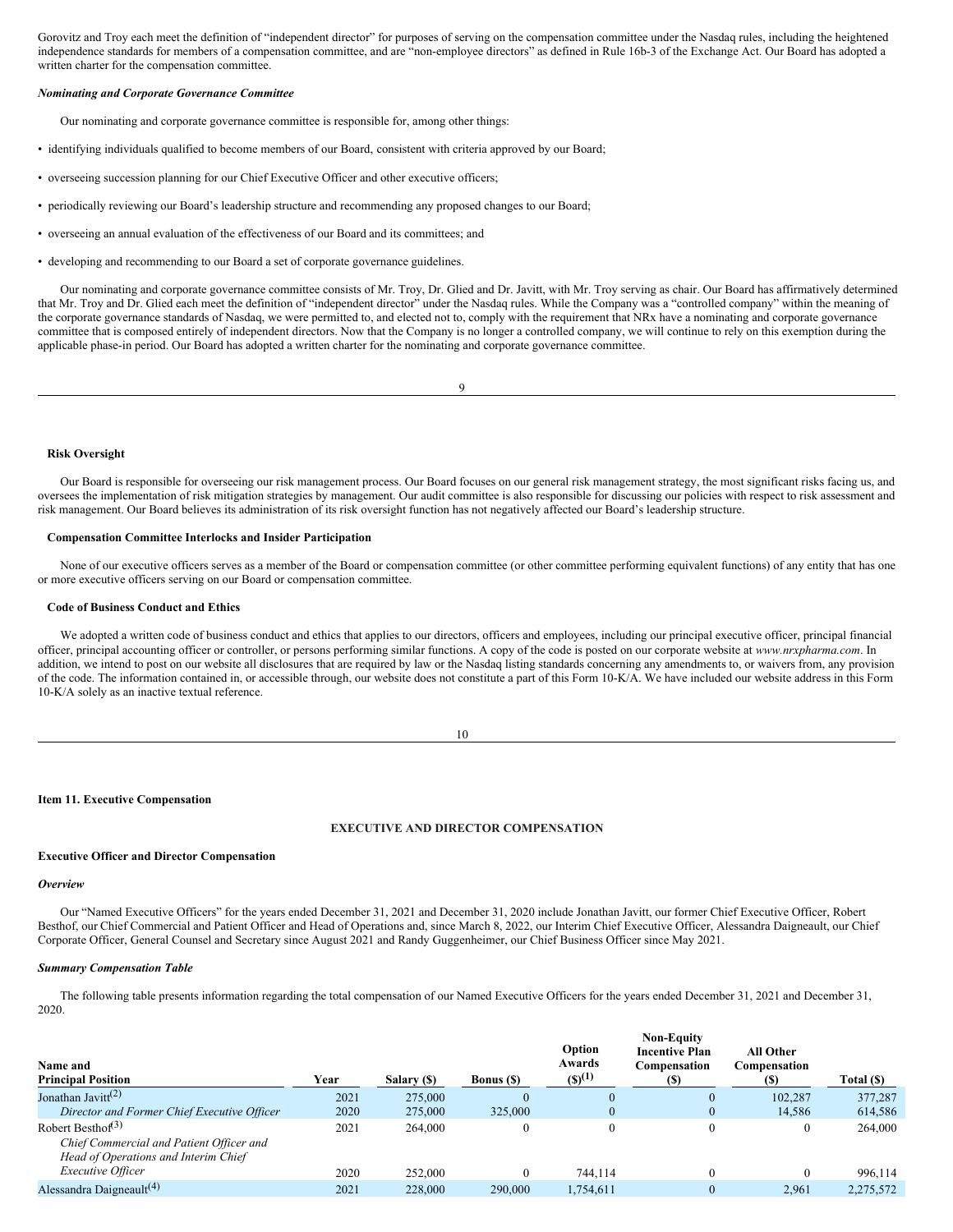| Chief Corporate Officer, General Counsel<br>and Secretary                       |      |         |           |  |           |
|---------------------------------------------------------------------------------|------|---------|-----------|--|-----------|
| Randy Guggenheimer <sup><math>(5)</math></sup><br><b>Chief Business Officer</b> | 2021 | 143.846 | 3.443.247 |  | 3.587.093 |

- (1) Amount reflects the grant date fair value of stock options granted during fiscal year 2021 or fiscal year 2020 as calculated in accordance with ASC Topic 718, excluding the effect of estimated forfeitures. See Note 3 to the consolidated financial statements contained in Form 10-K for information regarding the assumptions used in calculating these amounts.
- (2) Dr. Javitt was Chairman and Chief Executive Officer for all of 2021 and 2020. Other compensation in 2021 includes \$8,750 in Director fees, \$22,320 in health insurance costs and \$71,217 in personal security costs. Other compensation in 2020 includes health insurance premium payments.
- (3) Mr. Besthof was Chief Commercial and Patient Officer and Head of Operations for all of 2021 and 2020.
- (4) Ms. Daigneault was General Counsel and Secretary until August 2021. Other Compensation includes health insurance reimbursement.
- (5) Mr. Guggenheimer was appointed Chief Business Officer in May 2021.

#### *Narrative to Summary Compensation Table*

#### *Base Salaries and Compensation*

NRx's Named Executive Officers receive an annual base salary or annual rate of compensation to compensate them for services rendered to NRx. The base salary or annual rate of compensation payable to each Named Executive Officer is intended to provide a fixed component of compensation reflecting the executive's skill set, experience, role and responsibilities. For both 2021 and 2020, the annual base salary for Dr. Javitt was set at \$275,000.For 2021, Mr. Besthof's annual rate of compensation was set at \$264,000. For 2020, Mr. Besthof's annual rate of compensation was set at \$216,000 prior to April 1, 2020 and \$264,000 as of April 1, 2020. For 2021, Ms. Daigneault's annual rate of compensation was set at \$210,000 prior to September 1, 2021 and \$264,000 as of September 1, 2021, and Mr. Guggenheimer's annual base salary was set at \$275,000. No changes were made to our Named Executive Officers' annual base salaries or annual rate of compensation for 2021 or 2020 except as set forth above.

11

### *Cash Bonus Compensation*

Pursuant to his employment agreement, Dr. Javitt was eligible to receive a target bonus of \$275,000 per year, which was tied to individual and company performance. However, Dr. Javitt waived his right to receive such bonus for 2021 when he entered in the Javitt Consulting Agreement (as defined below). Pursuant to her employment agreement, Ms. Daigneault is eligible to receive a target bonus of \$52,800 per year plus an additional \$100,000 for each successful financing transaction. Mr. Guggenheimer is eligible to receive a target bonus of \$55,000 per year.

#### *Equity Compensation*

We typically grant stock options as the long-term incentive component of our compensation program. Stock options allow employees, including our Named Executive Officers, to purchase shares of our Common Stock at a price equal to the fair market value of our Common Stock on the date of grant. Our stock options have vesting schedules that are designed to encourage continued employment and typically vest as to one-third (1/3) of the shares subject to the option on the first anniversary of the applicable vesting commencement date and one-third (1/3) of the shares each of the next two anniversaries of the vesting commencement date, subject to the recipient's continued service through each applicable vesting date. From time to time, our Board may also construct alternate vesting schedules as it determines appropriate to motivate particular employees.

Mr. Besthof was granted an option to purchase 347,200 shares of our Common Stock in 2016 and an option to purchase 347,200 shares of our Common Stock in 2020. Ms. Daigneault was granted options to purchase 143,840 shares and 49,600 shares of our Common Stock in 2020 and was granted options to purchase 148,400 shares and 30,000 shares of our Common Stock in 2021. Mr. Guggenheimer was granted an option to purchase 347,200 shares of our Common Stock in 2021. Refer to the "*Outstanding Equity Awards at Fiscal Year End*" table below for additional information regarding these options. In March 2022, Mr. Besthof was granted an option to purchase an additional 100,000 shares of our Common Stock pursuant to the Besthof Letter Agreement (as defined below in paragraph (b)).

## *Executive Employment Arrangements*

#### *(a) Javitt Employment Agreement*

In connection with his commencement of employment with us in May 2015, we entered into an employment agreement with Dr. Jonathan Javitt (the "Javitt Employment Agreement") pursuant to which he served as our Chief Executive Officer and President. The Javitt Employment Agreement provided for an initial five (5) year term and extends automatically for additional one (1) year periods unless either party provided notice of termination. The Javitt Employment Agreement provided for a base salary of \$275,000, subject to periodic increase by the Board. The Javitt Employment Agreement was terminated on March 8, 2022 when Dr. Javitt retired and became a consultant to the Company. Upon entering into the Javitt Consulting Agreement (as defined below), Dr. Javitt waived his rights to the bonus, severance and certain other provisions under the Javitt Employment Agreement.

Pursuant to a consulting agreement between the Company and Dr. Javitt, dated as of March 8, 2022 (the "Javitt Consulting Agreement"), Dr. Javitt will provide consulting services to the Company for a period of one year, including reviewing and providing scientific and strategic advice to the Company's executive officers. The Javitt Consulting Agreement provides for an up-front payment of \$250,000 to Dr. Javitt and commencing on the third month of the Javitt Consulting Agreement, a payment of \$75,000 per month, subject to Dr. Javitt's continued performance of his obligations under the Javitt Consulting Agreement.

#### *(b)* Besthof Agreement

Mr. Besthof was engaged by NeuroRx as Chief Commercial and Patient Officer and Head of Operations pursuant to the terms of a "Work For Hire" Agreement between NeuroRx and REBes Consulting LLC — Robert Besthof, dated as of March 1, 2016, which was amended as of October 23, 2020 (as amended, the "Besthof Agreement").

The Besthof Agreement provides for an initial one (1) year term and extends automatically for additional one (1) month periods unless NeuroRx provides written notice of non-renewal at least ten (10) days prior to the expiration of the term, or unless Mr. Besthof's services are terminated. The Besthof Agreement provides for an initial fee of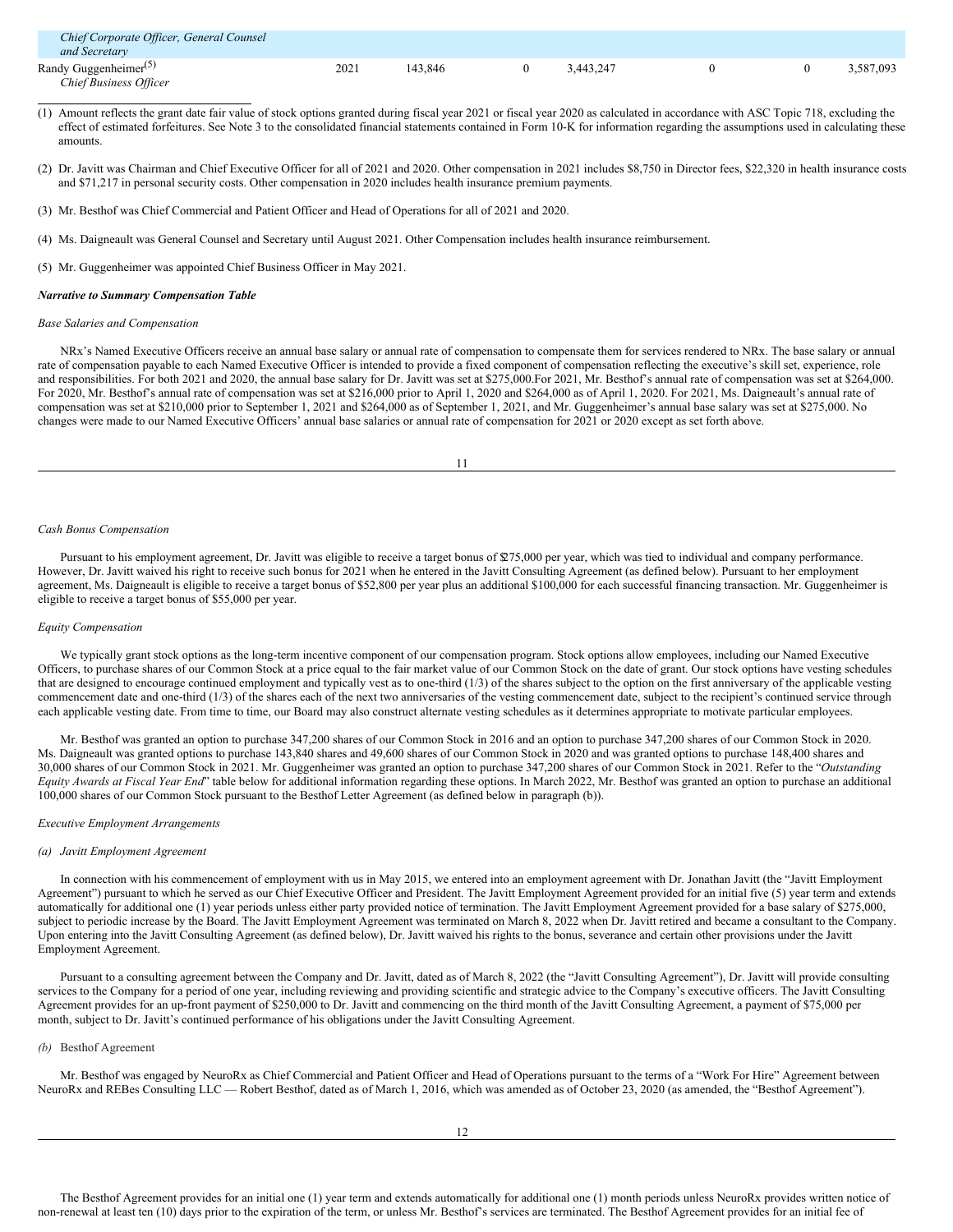\$3,000 per week. The Besthof Agreement also provides Mr. Besthof with an initial grant of 70,000 options, which vest over a five (5) year period, provided that vesting will accelerate upon a change of control of NeuroRx. Mr. Besthof was granted an additional 70,000 options in October 2020 (the "Additional Options"), which also vest over a fiveyear period. The Additional Options are subject to accelerated vesting provisions, as described below.

If, following a change in control, either (a) Mr. Besthof's assigned and required place of work is more than fifty (50) miles from his home or (b) there is a substantial and material diminution in his duties or title, Mr. Besthof is entitled to receive (i) 50% accelerated vesting of his Additional Options, (ii) fee payment continuation at his current rate of \$22,000 for a period of twelve (12) months and (iii) twelve (12) months of health care coverage under an equivalent to the employer plan at "gold level" or a supplemental payment equivalent to the health insurance premium payment under any such plan.

If, following a change in control, Mr. Besthof is terminated without cause (which is not defined in the Besthof Agreement), Mr. Besthof is entitled to receive (i) 100% accelerated vesting of his Additional Options, (i) fee payment continuation at his current rate of \$22,000 for a period of twelve (12) months and (iii) twelve (12) months of health care coverage under an equivalent to the employer plan at "gold level" or a supplemental payment equivalent to the health insurance premium payment under any such plan.

The Besthof Agreement includes an (i) assignment of intellectual property covenant, (ii) confidentiality covenant that applies for the greater of (x) a two (2) year period after the date of disclosure or (y) a two (2) year period from the end of the term of the Besthof Agreement, and (iii) non-contract covenant pursuant to which Mr. Besthof shall not contract with any third party to manufacture or assist in the manufacture of an NMDA-based treatment for bipolar depression that applies for the term of the Besthof Agreement and for two (2) years following the termination of the Besthof Agreement.

Effective March 8, 2022, Mr. Besthof, on behalf of his personal services corporation, entered into a letter agreement with the Company (the "Besthof Letter Agreement"). The Besthof Letter Agreement supplements the Besthof Agreement. The Besthof Letter Agreement provides for an aggregate monthly payment of \$41,667 (of which \$19,667 is for services as the Interim Chief Executive Officer) to Mr. Besthof for total annual payments at an annual rate of approximately \$500,000 and a special payment for 2022 of up to \$250,000 based on achievement of certain performance metrics to be determined by the Board. The Besthof Letter Agreement also provides for the grant of stock options (the "Options") to purchase 100,000 shares of the Company's common stock at an exercise price of \$2.61 per share (the closing price on the date of grant). The Options vest on March 8, 2023, subject to Mr. Besthof's continued service with the Company.

Mr. Besthof will be considered for the position of permanent Chief Executive Officer and pursuant to the Besthof Letter Agreement, Mr. Besthof will receive the additional payment of \$19,667 per month as Interim Chief Executive Officer for at least six months, unless he resigns or is terminated for "cause" (as defined in the Besthof Letter Agreement). If Mr. Besthof is terminated by the Company without "cause" or, under limited circumstances, he resigns, he may receive separation payments of up to six months of pay, the special payment, to the extent not yet paid, and vesting of his Options. Mr. Besthof will also be entitled to customary indemnification and directors and officers insurance coverage.

## *(c)* Daigneault Agreement

Effective September 1, 2021, we entered into an employment agreement with Ms. Daigneault (the "Daigneault Employment Agreement") pursuant to which she serves as Chief Corporate Officer, General Counsel, Corporate Secretary and, prior to March 8, 2022, Acting Treasurer. The Daigneault Employment Agreement provides for an initial one (1) year term and extends automatically for additional one (1) year periods unless either party provides notice of termination or non-renewal. The Daigneault Employment Agreement provides for a base salary of \$264,000, subject to periodic increase by the Board. Pursuant to the Daigneault Employment Agreement, Ms. Daigneault is also eligible to receive (a) a performance-based bonus with a minimum target of 20% of base salary (\$52,800 at current base salary) and (b) an additional transactional bonus of \$100,000 upon consummation of a secondary offering or financing after September 1, 2021. The Daigneault Employment Agreement also provides Ms. Daigneault with an initial grant of 30,000 options, which vest monthly over a two (2) year period.

13

In the event Ms. Daigneault is terminated by us without Cause or upon a Change of Control, subject to her execution of a release of claims, in addition to the Final Compensation (as defined below), she will be entitled to receive (i) severance pay equal to the base salary then in effect through the six (6) month anniversary of the termination date (the "Daigneault Severance Pay"), (ii) accrued compensation not yet paid and (iii) a prorated bonus through the date of termination.

"Cause" is defined in the Daigneault Employment Agreement as Ms. Daigneault's (i) failure to perform (other than by reason of disability), or serious negligence in the performance of, her material duties and responsibilities to the Company (unauthorized absence of Ms. Daigneault for a period of five (5) business days shall be considered failure to perform as defined herein); (ii) material breach of confidentiality or intellectual property provisions contained in the employment agreement or breach of any fiduciary duty owed to the Company; (iii) fraud or embezzlement or other dishonesty which is material (monetarily or otherwise) with respect to the Company; (iv) indictment, conviction or plea of nolo contendere to a felony or other crime involving moral turpitude that is material to the Company; or (v) loss of legal licensure, legal disciplinary proceedings, or other events that impair Ms. Daigneault's ability to function as Corporate Secretary of the Company.

Pursuant to the terms of the Daigneault Employment Agreement, in the event Ms. Daigneault is terminated due to death or disability, the executive or her beneficiaries, as applicable, are entitled to (i) base salary earned but not paid through the date of termination, (ii) pay for any vacation time earned but not used through the date of termination, (iii) any annual bonus awarded for the year preceding that in which termination occurs but unpaid on the date of termination and (iv) any business expenses incurred but not reimbursed on the date of termination (all of the foregoing, the "Final Compensation").

The Daigneault Employment Agreement includes (i) a confidentiality covenant that applies during the term of employment and for three (3) years following termination, (ii) assignment of intellectual property, (ii) a non-competition covenant that applies during the term of employment and for twelve (12) months following termination, and (iv) non-solicitation of employees and customers covenants that apply during the term of employment and for twelve (12) months following termination.

Under the terms of the Daigneault Employment Agreement, Ms. Daigneault is entitled to participate in all employee benefit plans, programs and arrangements made available to other U.S.-based employees generally.

## *(d)* Guggenheimer Agreement

Mr. Guggenheimer was engaged by the Company as its Chief Business officer pursuant to a Consulting Agreement with NeuroRx, Inc. that became effective as of May 21, 2021 (the "Guggenheimer Agreement"). The Guggenheimer Agreement provides for an open-ended term, which may be terminated by him or the Company with sixty (60) business days prior written notice.

The Guggenheimer Agreement provides for an annual compensation to Mr. Guggenheimer of \$275,000, payable monthly in advance. In addition, Mr. Guggenheimer is eligible for a bonus with a minimum target of twenty percent (20%) of his base compensation.

Mr. Guggenheimer was awarded 347,200 options under the Company's 2021 Omnibus Incentive Plan. These options vest equally over a period of three years from the date of grant.

The Guggenheimer Agreement includes (i) an assignment of intellectual property covenant and (ii) a confidentiality covenant that applies for the greater of (x) a two (2) year period after the date of disclosure or (y) a two (2) year period from the end of the term of the Guggenheimer Agreement.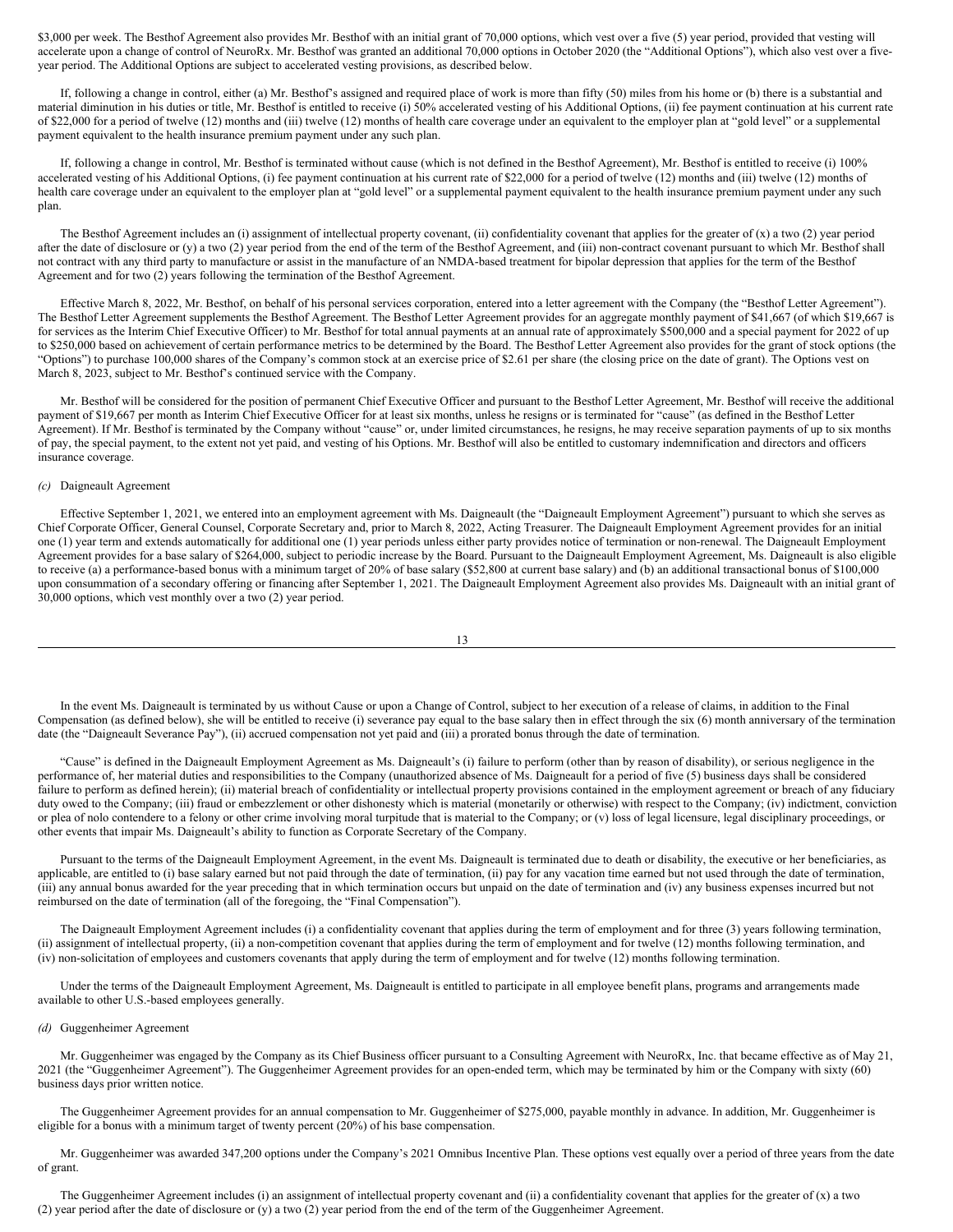Upon termination of the Guggenheimer Agreement, the Company shall pay to Mr. Guggenheimer, or his estate in the event of his death or incapacity, (i) any annual compensation earned but not paid through the date of termination, and (ii) any business expenses incurred by him but not reimbursed on the date of termination, provided that such expenses and any required substantiation and documentation are submitted within thirty (30) days of termination and that such expenses are reimbursable under Company policy.

#### *Outstanding Equity Awards at Fiscal Year End*

The following table summarizes the number of shares of Common Stock underlying outstanding equity incentive plan awards for each Named Executive Officer as of December 31, 2021.

| Name and<br><b>Principal Position</b>                          | <b>Vesting</b><br>Commencement<br>Date | Number of<br><b>Securities</b><br>Underlying<br>Unexercised<br>Options $(\#)$<br><b>Exercisable</b> | <b>Option Awards</b><br>Number of<br><b>Securities</b><br>Underlying<br>Unexercised<br>Options $(\#)$<br>Unexercisable |               | Exercise<br><b>Option Price</b><br>(\$) | Option<br><b>Expiration</b><br>Date |
|----------------------------------------------------------------|----------------------------------------|-----------------------------------------------------------------------------------------------------|------------------------------------------------------------------------------------------------------------------------|---------------|-----------------------------------------|-------------------------------------|
| Jonathan Javitt<br>Director and Former Chief Executive Officer |                                        |                                                                                                     |                                                                                                                        |               |                                         |                                     |
| Robert Besthof                                                 | 3/1/2016                               | 247,200                                                                                             |                                                                                                                        |               | 0.20                                    | 2/28/2026                           |
|                                                                | 10/23/2020                             | 69,440                                                                                              | 277,760                                                                                                                |               | 3.07                                    | 10/23/2030                          |
| Interim Chief Executive Officer                                |                                        |                                                                                                     |                                                                                                                        |               |                                         |                                     |
| Alessandra Daigneault                                          | 9/1/2020                               | 23,972                                                                                              | 47,952                                                                                                                 |               | 3.07                                    | 9/1/2030                            |
| Chief Corporate Officer,                                       | 11/15/2020                             | 8,267                                                                                               | 20,667                                                                                                                 | -S            | 3.07                                    | 11/15/2030                          |
| General Counsel and                                            | 5/21/2021                              | 43,400                                                                                              | 105,400                                                                                                                | -S            | 14.58                                   | 5/21/2031                           |
| Secretary                                                      | 9/7/2021                               | 5,000                                                                                               | 25,000                                                                                                                 | <b>S</b>      | 12.96                                   | 9/7/2031                            |
| Randy Guggenheimer<br><b>Chief Business Officer</b>            | 5/21/2021                              |                                                                                                     | 347,200                                                                                                                | <sup>\$</sup> | 14.58                                   | 5/21/2031                           |

*Health, Welfare and Retirement Plans*

NRx does not currently maintain a 401(k) defined contribution plan or any other employee benefit plans or programs.

#### **Director Compensation**

Pursuant to our Director Compensation Program, each member serving on our Board during 2021 was eligible to compensation for his or her service, as follows.

- Board of Directors member: \$60,000 annual retainer plus an annual equity grant
- Chairman of the Board: \$25,000 annual retainer
- Board Committee Chair: \$15,000 annual retainer
- Board Committee Member: \$10,000 annual retainer

Amounts paid to Jonathan Javitt are included in the Executive Compensation table above.

The following table shows for the fiscal year ended December 31, 2021 certain information with respect to the compensation of our non-employee directors.

| Name           | <b>Fees Earned</b><br>or Paid in<br>Cash ( <sub>s</sub> ) | Option<br>Awards (\$) |              | Total (\$) |
|----------------|-----------------------------------------------------------|-----------------------|--------------|------------|
| Patrick Flynn  | 31,500                                                    | 59,367                |              | 90,867     |
| Sherry Glied   | 24,500                                                    | 59,367                |              | 83,867     |
| Aaron Gorovitz | 28,000                                                    | 59,367                |              | 87,367     |
| Chaim Hurwitz  | 24,500                                                    | 59,367                |              | 83,867     |
| H.R. McMaster  | 21,000                                                    | 59,367                | <sup>8</sup> | 80,367     |
| Dan Troy       | 29,750                                                    | 59,367                |              | 89,117     |

During 2020, two board members were compensated for extensive, ongoing work on NeuroRx's behalf that was critical to several strategic transactions:

- A warrant to purchase 279,291 shares of Company common stock at a strike price of \$15.25 per share was granted to Aaron Gorovitz, which is held in the name of his company AHG Neuro Options LLC. The warrant has an expiry date of July 14, 2025.
- Two warrants to purchase a total of 279,290 shares of Company common stock at a strike price of \$15.25 per share were granted to Patrick Flynn, which are held in separate trusts for members of his family. Each warrant has an expiry date of October 22, 2025.

No cash or other equity-based awards were paid or provided to our non-employee directors during 2020.

15

**Item 12. Security Ownership of Certain Beneficial Owners and Management and Related Stockholder Matters**

## **PRINCIPAL STOCKHOLDERS**

The following table sets forth information with respect to the beneficial ownership of our Common Stock, as of March 27, 2022 by: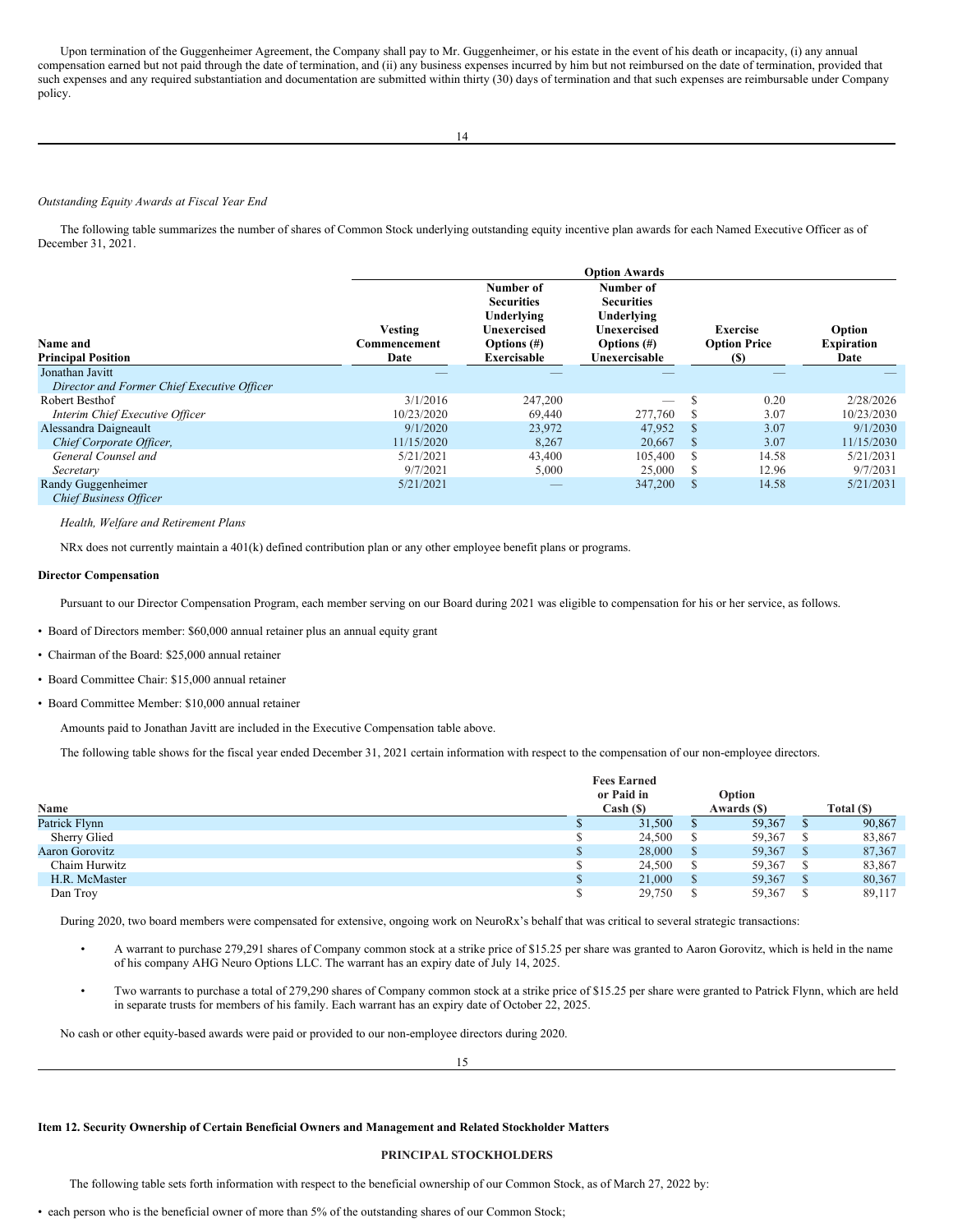#### • each of our named executive officers and directors; and

#### • all of our executive officers and directors as a group.

Beneficial ownership for the purposes of the following table is determined in accordance with the rules and regulations of the SEC. A person is a "beneficial owner" of a security if that person has or shares "voting power", which includes the power to vote or to direct the voting of the security, or "investment power", which includes the power to dispose of or to direct the disposition of the security or has the right to acquire such powers within 60 days. Accordingly, we have included all shares of Common Stock issuable to such person upon the exercise of warrants or options currently exercisable or exercisable within 60 days of the date hereof. We did not deem such shares outstanding, however, for the purpose of computing the percentage ownership of any other person.

Unless otherwise noted in the footnotes to the following table, and subject to applicable community property laws, the persons and entities named in the table have sole voting and investment power with respect to their beneficially owned common stock and preferred stock.

Except as indicated in the footnotes to the table, each of the stockholders listed below has sole voting and investment power with respect to the shares of Common Stock owned by such stockholders. Unless otherwise noted, the address of each beneficial owner is c/o NRX Pharmaceuticals, Inc., 1201 N. Market Street, Suite 111, Wilmington, DE 19801, Attention: Corporate Secretary.

The beneficial ownership of our Common Stock is based on 66,641,314 shares of Common Stock issued and outstanding as of March 27, 2022.

### **Beneficial Ownership Table**

| <b>Name and Address of Beneficial Owners</b> | <b>Number of Shares</b><br><b>Prior to Offering</b> | Percentage of<br><b>Shares Prior to</b><br><b>Offering</b> | <b>Number of Shares</b><br>After the<br>Offering | Percentage of<br><b>Shares After the</b><br><b>Offering</b> |
|----------------------------------------------|-----------------------------------------------------|------------------------------------------------------------|--------------------------------------------------|-------------------------------------------------------------|
| <b>Officers and Directors</b>                |                                                     |                                                            |                                                  |                                                             |
| Jonathan Javitt <sup><math>(1)</math></sup>  | 14,768,329                                          | 22.2%                                                      | 14,768,329                                       | $22.2\%$                                                    |
| Patrick J. Flynn <sup>(2)</sup>              | 1,319,151                                           | $2.0\%$                                                    | 1,319,151                                        | 2.0%                                                        |
| Sherry A. Glied, Ph.D. <sup>(3)</sup>        | 58,703                                              | $\ast$                                                     | 58,703                                           | $\ast$                                                      |
| Aaron Gorovitz <sup>(4)</sup>                | 45,531                                              | $\ast$                                                     | 45,531                                           | $*$                                                         |
| Chaim Hurvitz <sup><math>(5)</math></sup>    | 1,648,638                                           | 2.5%                                                       | 1,648,638                                        | 2.5%                                                        |
| H.R. McMaster $(6)$                          | 22,995                                              | $\ast$                                                     | 22,995                                           | $*$                                                         |
| Daniel Troy $(7)$                            | 88,628                                              | $\ast$                                                     | 88,628                                           | $\ast$                                                      |
| Robert Besthof <sup><math>(8)</math></sup>   | 225,440                                             | $\ast$                                                     | 225,440                                          | $*$                                                         |
| Alessandra Daigneault <sup>(9)</sup>         | 130,062                                             | *                                                          | 130,062                                          | *                                                           |
| Randy Guggenheimer <sup>(10)</sup>           | 73,733                                              | $\ast$                                                     | 73,733                                           | $*$                                                         |
| All Executive Officers and Directors         |                                                     |                                                            |                                                  |                                                             |
| as a Group (12 persons)                      | 18,307,477                                          | 27.0%                                                      | 18,307,477                                       | 27.0%                                                       |
| All Greater than 5% Holders                  |                                                     |                                                            |                                                  |                                                             |
| Jonathan Javitt <sup>(1)</sup>               | 14,768,329                                          | 22.2%                                                      | 14,768,329                                       | 22.2%                                                       |
| Glytech, $LLC^{(11)}$                        | 13, 102, 676                                        | 19.7%                                                      | 13, 102, 676                                     | 19.7%                                                       |
| Armistice Capital Master                     |                                                     |                                                            |                                                  |                                                             |
| Fund Ltd. $(12)$                             | 6,259,781                                           | 9.4%                                                       | 727,273                                          | 1.1%                                                        |

## 16

- (3) Consists of (i) 13,168 shares of Common Stock held by Cottingham-Hillcrest, Inc., and (ii) 45,535 shares of Common Stock subject to options held by Sherry A. Glied, Ph.D. which are vested and exercisable within 60 days of March 27, 2022; does not include (a) 6,584 shares issuable upon achievement of earnouts and (b) 23,747 shares subject to both (i) options held by Sherry A. Glied, Ph.D. and (ii) achievement of earnouts.
- (4) Consists of (i) 8,336 shares of Common Stock held by Samuel David Gorovitz 2017 Irrevocable Trust, (ii) 8,336 shares of Common Stock held by Jeremy Paul Gorovitz 2017 Irrevocable Trust, (iii) 8,336 shares of Common Stock held by Marisa Shey Gorovitz 2017 Irrevocable Trust, (iv) 16,678 shares of Common Stock held by Elizabeth Gorovitz, and (v) 3,845 shares of Common Stock subject to options held by Aaron Gorovitz which are vested and exercisable within 60 days of March 27, 2022. Aaron Gorovitz is the trustee of the Samuel David Gorovitz 2017 Irrevocable Trust, the Jeremy Paul Gorovitz 2017 Irrevocable Trust, and the Marisa Shey Gorovitz 2017 Irrevocable Trust. Elizabeth Gorovitz is the wife of Aaron Gorovitz; does not include 20,843 shares issuable upon achievement of earnouts.
- (5) Consists of (i) 1,436,350 shares of common stock held by Shirat HaChaim Ltd., (ii) 208,443 shares of Common Stock held by CH Health-Private Venture Capital Ltd, and (iii) 3,845 shares of Common Stock subject to options held by Chaim Hurvitz which are vested and exercisable within 60 days of March 27, 2022. Chaim Hurwitz is the owner of Shirat HaChaim Ltd. and CH Health-Private Venture Capital Ltd; does not include 822,397 shares issuable upon achievement of earnouts.
- (6) Consists of (i) 18,300 shares of Common Stock held by H.R McMaster and (ii) 4,695 shares of Common Stock subject to options held by H.R. McMaster which are vested and exercisable within 60 days of March 27, 2022; does not include (a) 10,424 shares issuable upon achievement of earnouts, (b) 5,938 shares subject to both (i) options held by H.R. McMaster and (ii) achievement of earnouts and (c) 9,574 shares subject to unvested options held by H.R. McMaster which are not exercisable within 60 days of March 27, 2022.

Indicates less than 1%

<sup>(1)</sup> Consists of (i) 13,299,997 shares of Common Stock held by the Jonathan Javitt Living Trust, (ii) 1,422,000 shares of Common Stock held by The Javitt 2012 Irrevocable Dynasty Trust, and (iii) 46,332 shares of Common Stock held by Jonathan Javitt individually. Jonathan Javitt is the trustee of the Jonathan Javitt Living Trust and the Grantor of The Javitt 2012 Irrevocable Dynasty Trust; does not include 7,408,665 shares issuable upon achievement of earnouts.

<sup>(2)</sup> Consists of (i) 362,332 shares of Common Stock held by Nash-Flynn Investments, LLC, (ii) 70,418 shares of Common Stock held by the Whitney Pritchard Nash Flynn 2010 Trust and the Lindsay Pritchard Nash Flynn 2010 Trust, (iii) 882,556 shares of Common Stock issuable upon exercise of fully vested warrants held by the Whitney Pritchard Nash Flynn 2010 Trust and the Lindsay Pritchard Nash Flynn 2010 Trust, and (iv) 3,845 shares of Common Stock subject to options held by Patrick Flynn which are vested and exercisable within 60 days of March 27, 2022. Patrick Flynn is the owner of Nash-Flynn Investments, LLC and trustee of the Whitney Pritchard Nash Flynn 2010 Trust and the Lindsay Pritchard Nash Flynn 2010 Trust; does not include (a) 216,375 shares issuable upon achievement of earnouts and (b) 502,722 shares subject to both (i) fully vested warrants and (ii) achievement of earnouts.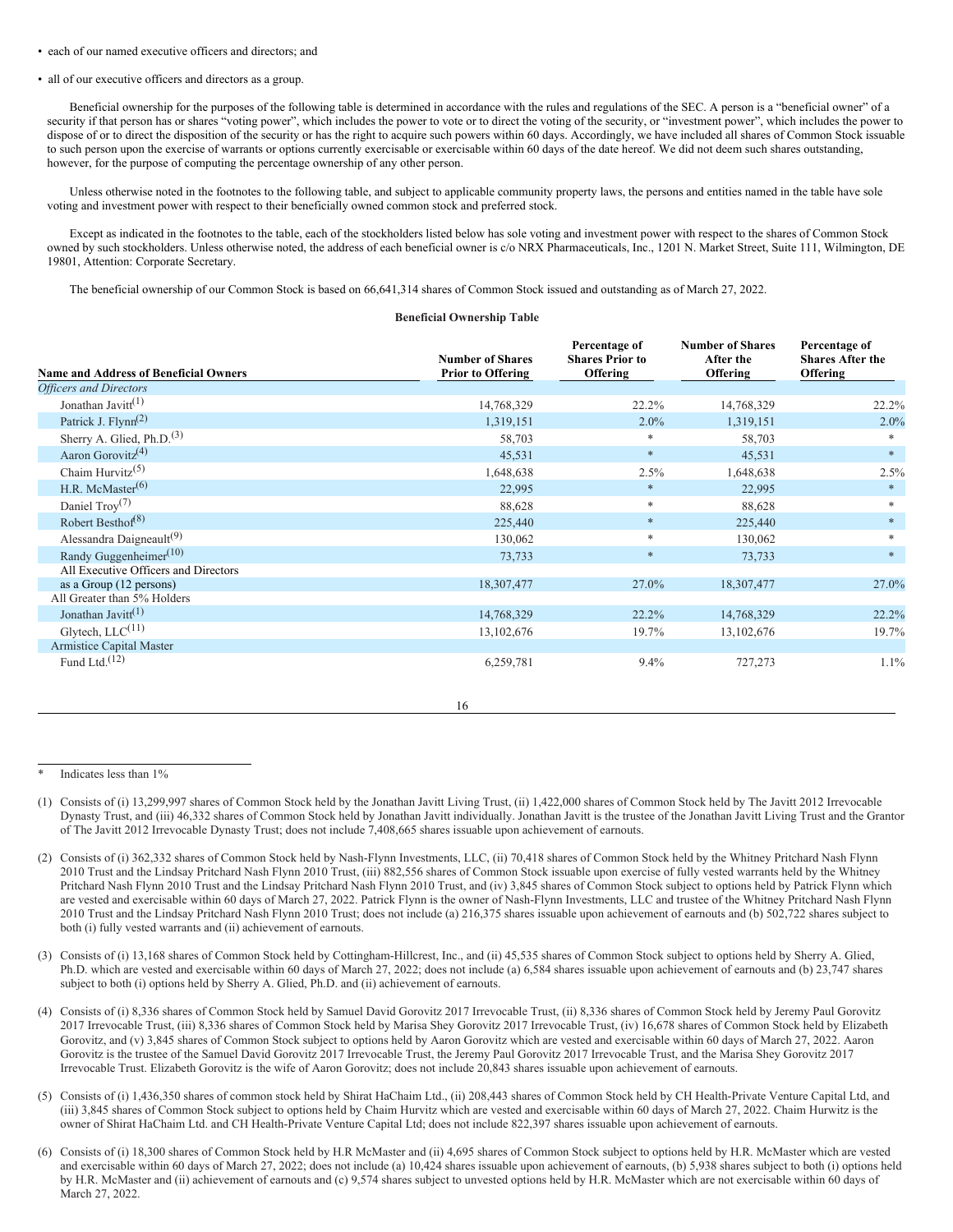- (7) Consists of (i) 43,093 shares of Common Stock held by Daniel Troy, and (ii) 45,535 shares of Common Stock subject to options held by Daniel Troy which are vested and exercisable within 60 days of March 27, 2022; does not include (a) 21,547 shares issuable upon achievement of earnouts and (b) 23,747 shares subject to both (i) options held by Daniel Troy and (ii) achievement of earnouts.
- (8) Consists of (i) 23,710 shares of Common Stock held by Robert Besthof and (ii) 201,730 shares of Common Stock subject to options held by Robert Besthof which are vested and exercisable within 60 days of March 27, 2022; does not include (a) 36,290 shares issuable upon achievement of earnouts, (b) 215,710 shares subject to both (i) options held by Robert Besthof and (ii) achievement of earnouts, and (c) 276,960 shares subject to unvested options held by Robert Besthof which are not exercisable within 60 days of March 27, 2022.
- (9) Consists of (i) 31,584 shares of Common Stock held by Alessandra Daigneault and (ii) 98,479 shares of Common Stock subject to options held by Alessandra Daigneault which are vested and exercisable within 60 days of March 27, 2022; does not include (a) 36,763 shares issuable upon achievement of earnouts, (b) 90,602 shares subject to both (i) options held by Alessandra Daigneault and (ii) achievement of earnouts, and (c) 90,578 shares subject to unvested options held by Alessandra Daigneault which are not exercisable within 60 days of March 27, 2022.

17

- (10) Consists of 73,733 shares of Common Stock subject to options held by Randy Guggenheimer which are vested and exercisable within 60 days of March 27, 2022; does not include (a) 147,467 shares subject to both (i) options held by Randy Guggenheimer and (ii) achievement of earnouts and (b) 126,000 shares subject to unvested options held by Randy Guggenheimer which are not exercisable within 60 days of March 27, 2022.
- (11) Consists of 13,102,676 shares of Common Stock held by Glytech, LLC. Glytech, LLC is owned by Daniel Javitt; does not include 6,985,932 shares issuable upon achievement of earnouts.
- (12) Consists of (i) 6,259,781 shares of Common Stock held by Armistice Capital Master Fund Ltd. and (ii) 6,987,054 shares of Common Stock issuable upon the exercise of Investment Options, 727,273 of which are exercisable within 60 days of March 27, 2022 but are subject to beneficial ownership limitations that preclude Armistice Capital Master Fund Ltd. from exercising any portion of the Investment Options to the extent such exercise would result in Armistice Capital Master Fund Ltd. owning more than 4.99% of the Company's outstanding shares of Common Stock.

18

#### **Item 13. Certain Relationships and Related Transactions, and Director Independence**

## **CERTAIN RELATIONSHIPS AND RELATED PARTY TRANSACTIONS**

The following includes a summary of transactions since January 1, 2020 to which we have been a party in which the amount involved exceeded or will exceed \$120,000, and in which any of our directors, executive officers or, to our knowledge, beneficial owners of more than 5% of our capital stock or any member of the immediate family of any of the foregoing persons had or will have a direct or indirect material interest, other than transactions that are described under the "*Executive and Director Compensation*" section of this Form 10-K/A. We also describe below certain other transactions with our directors, executive officers and stockholders.

#### **Private Placement Lock-Up Agreement**

On February 2, 2022, we consummated a private placement (the "Private Placement") pursuant to the terms and conditions of that certain Securities Purchase Agreement, dated as of January 30, 2022 (the "Purchase Agreement"), with certain investors. In connection with the closing of the Private Placement, we entered into a lock-up agreement with Jonathan Javitt and Daniel Javitt (collectively, the "Javitt Stockholders"), dated as of January 30, 2022 (the "Private Placement Lock-Up Agreement"), pursuant to which the Javitt Stockholders agreed not to transfer, directly or indirectly, any Common Stock owned by them for sixty (60) days following the Effective Date (as defined in the Purchase Agreement) (the "Restriction Period"). Subject to certain conditions, the Javitt Stockholders may transfer shares of Common Stock provided that: (i) we receive a signed lock-up letter agreement for the balance of the Restriction Period from each transferee, prior to such transfer, (ii) the transfer does not involve a disposition for value, (iii) the transfer is not required to be reported with the SEC in accordance with the Exchange Act, as amended, and no report of such transfer is made voluntarily, and (iv) neither the Javitt Stockholders nor any transferee, as the case may be, otherwise voluntarily effects any public filing or report regarding such transfer, with respect to certain specified transfers under the Private Placement Lock-Up Agreement. The Restriction Period has now expired.

#### **Registration Rights Agreement**

In connection with the execution of the Merger Agreement, we entered into a registration rights agreement (the "Registration Rights Agreement") with Jonathan Javitt and Daniel Javitt (the "Javitt Stockholders").

Subject to several exceptions, including our right to defer a demand registration, shelf registration or underwritten offering under certain circumstances, the Javitt Stockholders may require that we register for public resale under the Securities Act all shares of the Common Stock that they request to be registered at any time, subject to the restrictions in the lock-up agreements described above, so long as the securities being registered in each registration statement or sold in any underwritten offering are reasonably expected to produce aggregate proceeds of at least \$50.0 million.

If we become eligible to register the sale of our securities on Form S-3 under the Securities Act, the Javitt Stockholders have the right to require us to register the sale of the Common Stock held by them on Form S-3, subject to offering size and other restrictions. The Javitt Stockholders also have the right to request marketed and non-marketed underwritten offerings using a shelf registration statement.

If we propose to file certain types of registration statements under the Securities Act with respect to an offering of equity securities (including for sale by us or at the request of the Javitt Stockholders), NRx Pharmaceuticals will be required to use its reasonable best efforts to offer the parties to the Registration Rights Agreement the opportunity to register the sale of all or part of their shares on the terms and conditions set forth in the Registration Rights Agreement (customarily known as "piggyback rights").

All expenses of registration under the Registration Rights Agreement, including the legal fees of counsel chosen by stockholders participating in a registration, will be paid by us.

The registration rights granted in the Registration Rights Agreement are subject to customary restrictions including blackout periods and, if a registration is underwritten, any limitations on the number of shares to be included in the underwritten offering as reasonably advised by the managing underwriter or underwriters. The Registration Rights Agreement also contains customary indemnification and contribution provisions. The Registration Rights Agreement is governed by Delaware law.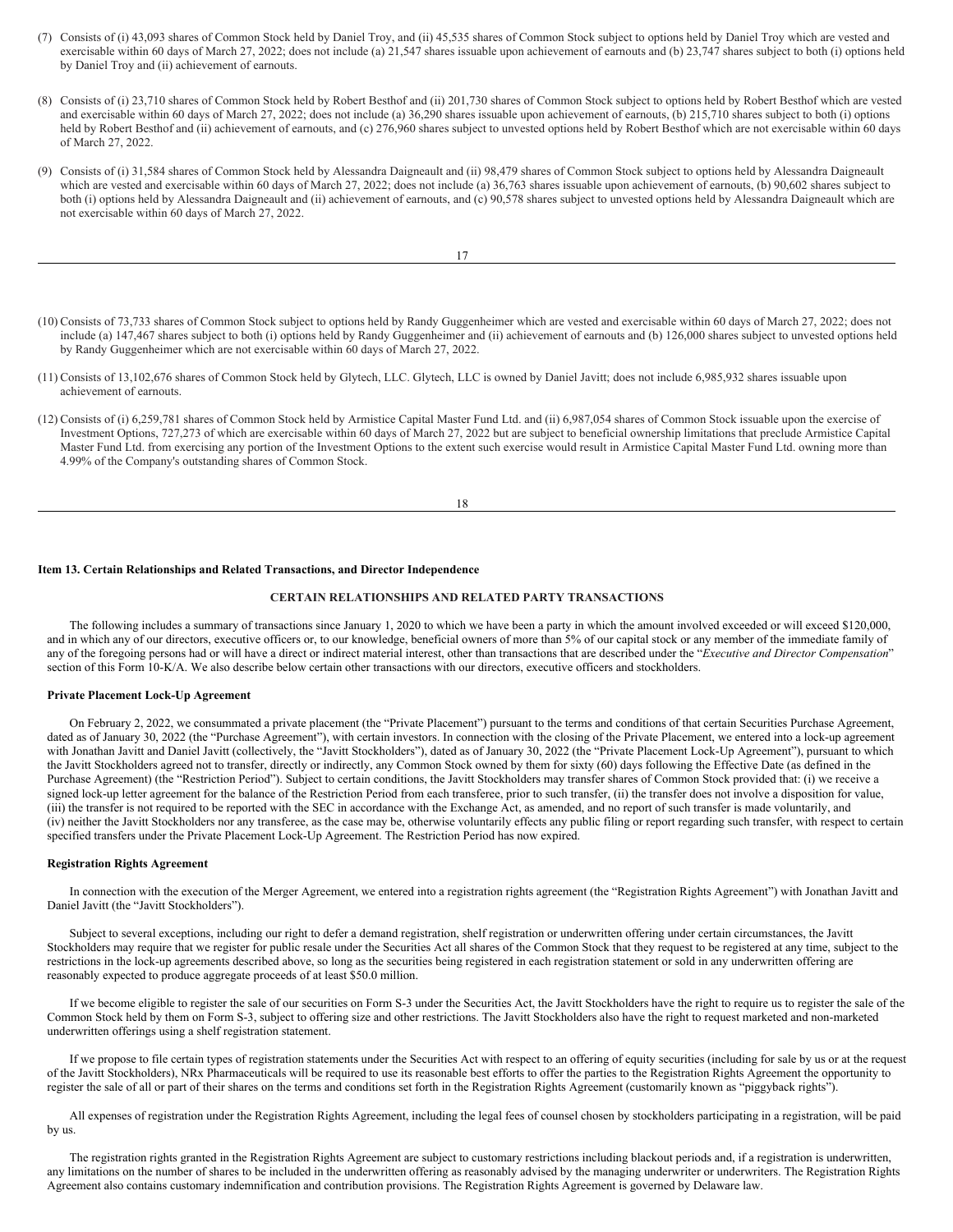## **Procedures with Respect to Review and Approval of Related Person Transactions**

Our Board recognizes the fact that transactions with related persons present a heightened risk of conflicts of interests (or the perception of such conflicts of interest). We have adopted a written policy on transactions with related persons that is in conformity with the requirements for issuers having publicly held common stock that is listed on the Nasdaq. Under the policy, our legal department is primarily responsible for developing and implementing processes and procedures to obtain information regarding related persons with respect to potential related person transactions and then determining, based on the facts and circumstances, whether such potential related person transactions do, in fact, constitute related person transactions requiring compliance with the policy. If the legal department determines that a transaction or relationship is a related person transaction requiring compliance with the policy, our general counsel will be required to present to the audit committee all relevant facts and circumstances relating to the related person transaction. The audit committee will be required to review the relevant facts and circumstances of each related person transaction, including if the transaction is on terms comparable to those that could be obtained in arm's length dealings with an unrelated third party and the extent of the related person's interest in the transaction, take into account the conflicts of interest and corporate opportunity provisions of the our code of business conduct and ethics, and either approve or disapprove the related person transaction. If advance audit committee approval of a related person transaction requiring the audit committee's approval is not feasible, then the transaction may be preliminarily entered into by management upon prior approval of the transaction by the chair of the audit committee, subject to ratification of the transaction by the audit committee at the audit committee's next regularly scheduled meeting; provided, that if ratification is not forthcoming, management will make all reasonable efforts to cancel or annul the transaction. If a transaction was not initially recognized as a related person transaction, then, upon such recognition, the transaction will be presented to the audit committee for ratification at the audit committee's next regularly scheduled meeting; provided, that if ratification is not forthcoming, management will make all reasonable efforts to cancel or annul the transaction. Our management will update the audit committee as to any material changes to any approved or ratified related person transaction and will provide a status report at least annually of all then-current related person transactions. No director will be permitted to participate in approval of a related person transaction for which he or she is a related person.

#### **Support Services**

We license patents owned by Glytech. During 2021 and 2020, NeuroRx paid Glytech \$250,000 and \$272,929, respectively, for continuing research and development, technology support services and reimbursed expenses. These support services are ongoing. Glytech's support includes both non-clinical and clinical research in support of the expansion of our intellectual property portfolio.

In addition, we pay Zachary Javitt, the son of our former Chief Executive Officer Jonathan Javitt, on an hourly basis for services related to website, IT, and marketing support under the supervision of our Chief Commercial Officer, who is responsible for assuring that the services are provided on financial terms that are at market. We paid Zachary Javitt a total of \$106,500 and \$85,915 during the years ended December 31, 2021 and 2020, respectively.

#### **PT Master Services Agreement**

NeuroRx entered into a Master Agreement for Information Technology Services with Pill Tracker 2015, Ltd. ("Pill Tracker"), dated April 1, 2020 (the "PT Master Services Agreement") for services relating to the development of the inhaled use form of ZYESAMI. Zachary Javitt and Jonathan Javitt are the Chief Executive Officer and the Chairman of the board of directors, respectively, of Pill Tracker. The PT Master Services Agreement and any subsequent statements of work were negotiated and executed between Patrick Flynn and Robert Besthof of NeuroRx and Zachary Javitt.

Pursuant to the initial scope of work ("SOW") under the PT Master Services Agreement, Pill Tracker provides support for the inhaled ZYESAMI Phase II/III clinical trials by monitoring Sp02 and HeartRate in patients in a sub-study of the AVICOVID-2 clinical trial in the U.S. to determine the physiological effects of ZYESAMI vs. a placebo. PillTracker's responsibilities include set-up, patient monitoring, and the provision of tablets and other necessary hardware.

| ×<br>ł | I             |  |
|--------|---------------|--|
| I      | ۰.<br>×<br>۰. |  |

The total project cost of the SOW was agreed at \$309,651, exclusive of any applicable value added tax. However, the final amount paid was higher and reflected agreed increases in development time, increases in hardware procurement requirements, and additional software features or change of software features in order to reflect the clinical trial protocol design. The work under this SOW has been suspended by mutual agreement pending the Company's review of its inhaled trial.

NeuroRx and Pill Tracker entered into a second statement of work dated July 26, 2021 (the "Second SOW") under the PT Master Services Agreement for the provision of additional support of inhaled ZYESAMI in Phase IIb/III clinical trials. The Second SOW has an agreed total project cost of \$157,110.

NeuroRx and Pill Tracker entered into a Supplemental Task Order ("STO") amending the original SOW on November 15, 2021. The additional work under the STO focuses on study preparation and custom, software interface buildout of a connected medication adherence and patient-monitoring platform to support participants of the AVICOVID-2 clinical trial of inhaled ZYESAMI<sup>®</sup> in the United States, and future studies of ZYESAMI<sup>®</sup> with compatible protocol designs. The expected cost of the STO is \$399,000.

NeuroRx has the right to terminate the PT Master Service Agreement, including the initial scope of work, at any time with 30 days' advance notice to Pill Tracker, subject to payment for work performed prior to the date of termination and any additional expenses incurred with our prior written approval.

In connection with the PT Master Services Agreement, NeuroRx paid Pill Tracker \$990,634 and \$271,082 during the years ended December 31, 2021 and 2020, respectively.

#### *Director Independence*

Previously, Jonathan Javitt and Daniel Javitt controlled the votes of the majority of our common stock. As a result, we were a "controlled company" for purposes of the Nasdaq corporate governance rules and were exempt from certain governance requirements otherwise required by Nasdaq, including requirements that we have a nominating and corporate governance committee that is composed entirely of independent directors with a written charter addressing the committee's purpose and responsibilities.

We are no longer a "controlled company" under the corporate governance rules of Nasdaq. Under the Nasdaq listing requirements, a company that ceases to be a "controlled company"must comply with the independent board committee requirements as they relate to the nominating and corporate governance and compensation committees no later than the following phase-in schedule: (i) one independent committee member at the time it ceases to be a controlled company, (ii) a majority of independent committee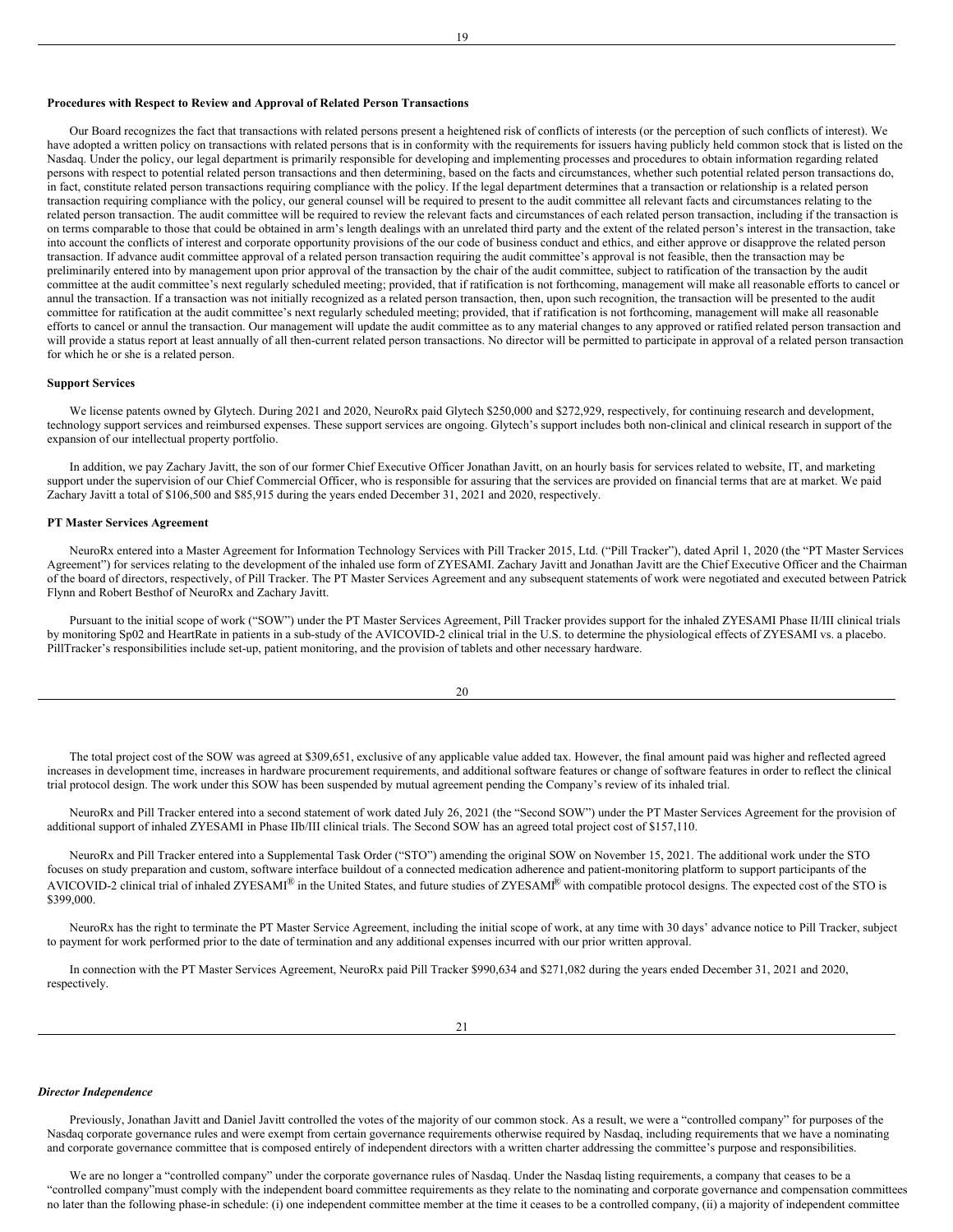members within 90 days of the date it ceases to be a controlled company and (iii) all independent committee members within one year of the date it ceases to be a controlled company. Additionally, the Nasdaq listing requirementsprovide a 12-month phase-in period from the date a company ceases to be a "controlled company" to comply with the majority independent board requirement.

At this time, the majority of our directors are independent, as are a majority of the members of each of our committees while the nominating and corporate governance committee is not made up solely of independent directors. Until we are fully subject to these requirements, however, our stockholders will not have the same protections afforded to stockholders of companies that are subject to all of the corporate governance requirements of Nasdaq.

Our Board has determined that Sherry A. Glied, Patrick J. Flynn, Daniel Troy, Aaron Gorovitz, H.R. McMaster and Chaim Hurvitz are "independent directors" as defined in the Nasdaq listing standards and applicable SEC rules.

## **Item 14. Principal Accountant Fees and Services**(KPMG LLP, Short Hills, NJ, PCAOB Auditor ID: 185)

KPMG LLP has served as our independent auditor since 2018. The Company incurred the following fees from KPMG LLP for the audit of the consolidated financial statements and for other services provided during the years ended December 31, 2021 and 2020.

|                        | For the year ended December 31 |  |          |  |  |
|------------------------|--------------------------------|--|----------|--|--|
|                        | 2021                           |  | 2020     |  |  |
| Audit fees (1)         | 798,600                        |  | 350,000  |  |  |
| Audit-related fees (2) |                                |  | $\theta$ |  |  |
| Tax fees $(3)$         | $\mathbf{0}$                   |  | 0        |  |  |
| All other fees $(4)$   |                                |  | 0        |  |  |
| Total fees             | 798,600                        |  | 350,000  |  |  |

(1) Audit fees consist of fees for professional services rendered in connection with the audit of our annual consolidated financial statements, the review of the interim consolidated financial statements included in quarterly reports, services rendered in connection with the May 2021 merger and follow-on public offering, and additional public offerings.

(2) There were no audit-related fees billed in 2021 or 2020.

(3) There were no tax-related fees billed in 2021 or 2020.

(4) There were no other fees billed in 2021 or 2020.

#### **Audit Committee Pre-Approval Policy and Procedures**

Consistent with requirements of the SEC and the Public Company Accounting Oversight Board regarding auditor independence, our audit committee is responsible for the appointment, compensation, and oversight of the work of our independent registered public accounting firm. In recognition of this responsibility, our audit committee (or the chair if such approval is needed on a time urgent basis) pre-approves audit and permissible non-audit services provided by the independent registered public accounting firm. These services include audit services, audit-related services, tax services and other services.

23

## **Part IV.**

## **Item 15. Exhibits, Financial Statement Schedules**

(a) *List of Documents filed.*

1. The financial statements of NRx Pharmaceuticals, Inc. are filed as part of the original Form 10-K.

2. The schedules have been omitted from the Form 10-K because they are not required or because the information is provided elsewhere in the financial statements. The financial statements of unconsolidated subsidiaries are omitted because, considered in the aggregate, they would not constitute a significant subsidiary.

(b) *List of Exhibits*.

The following is a list of exhibits filed with this Form 10-K/A.

|               |                                                                                                                                                                                                                                                                                                                                                                                                                                                                                                                                              | <b>Incorporated by Reference Exhibit</b> |         |        |                 |
|---------------|----------------------------------------------------------------------------------------------------------------------------------------------------------------------------------------------------------------------------------------------------------------------------------------------------------------------------------------------------------------------------------------------------------------------------------------------------------------------------------------------------------------------------------------------|------------------------------------------|---------|--------|-----------------|
| Exhibit       |                                                                                                                                                                                                                                                                                                                                                                                                                                                                                                                                              |                                          |         | Filing | File            |
| <b>Number</b> | <b>Description</b>                                                                                                                                                                                                                                                                                                                                                                                                                                                                                                                           | Form                                     | Exhibit | Date   | <b>Herewith</b> |
| 31.1          | Certification of Principal Executive Officer pursuant to Section 302 of the Sarbanes-Oxley Act of<br>2002.                                                                                                                                                                                                                                                                                                                                                                                                                                   |                                          |         |        |                 |
| 31.2          | Certification of Principal Financial Officer pursuant to Section 302 of the Sarbanes-Oxley Act of 2002.                                                                                                                                                                                                                                                                                                                                                                                                                                      |                                          |         |        |                 |
| 101           | Interactive data files pursuant to Rule 405 of Regulation S-T formatted in Inline XBRL:<br>(i) Consolidated Balance Sheets as of December 31, 2021 and December 31, 2020; (ii) Consolidated<br>Statements of Operations for the years ended December 31, 2021 and 2020; (iii) Consolidated<br>Statements of Changes in Stockholders' Equity (Deficit) for the years ended December 31, 2021 and<br>2020; (iv) Consolidated Statements of Cash Flows for the years ended December 31, 2021 and 2020;<br>and (v) Notes to Financial Statements |                                          |         |        |                 |

## 104 Cover Page Interactive Data File (formatted in iXBRL and contained in Exhibit 101)